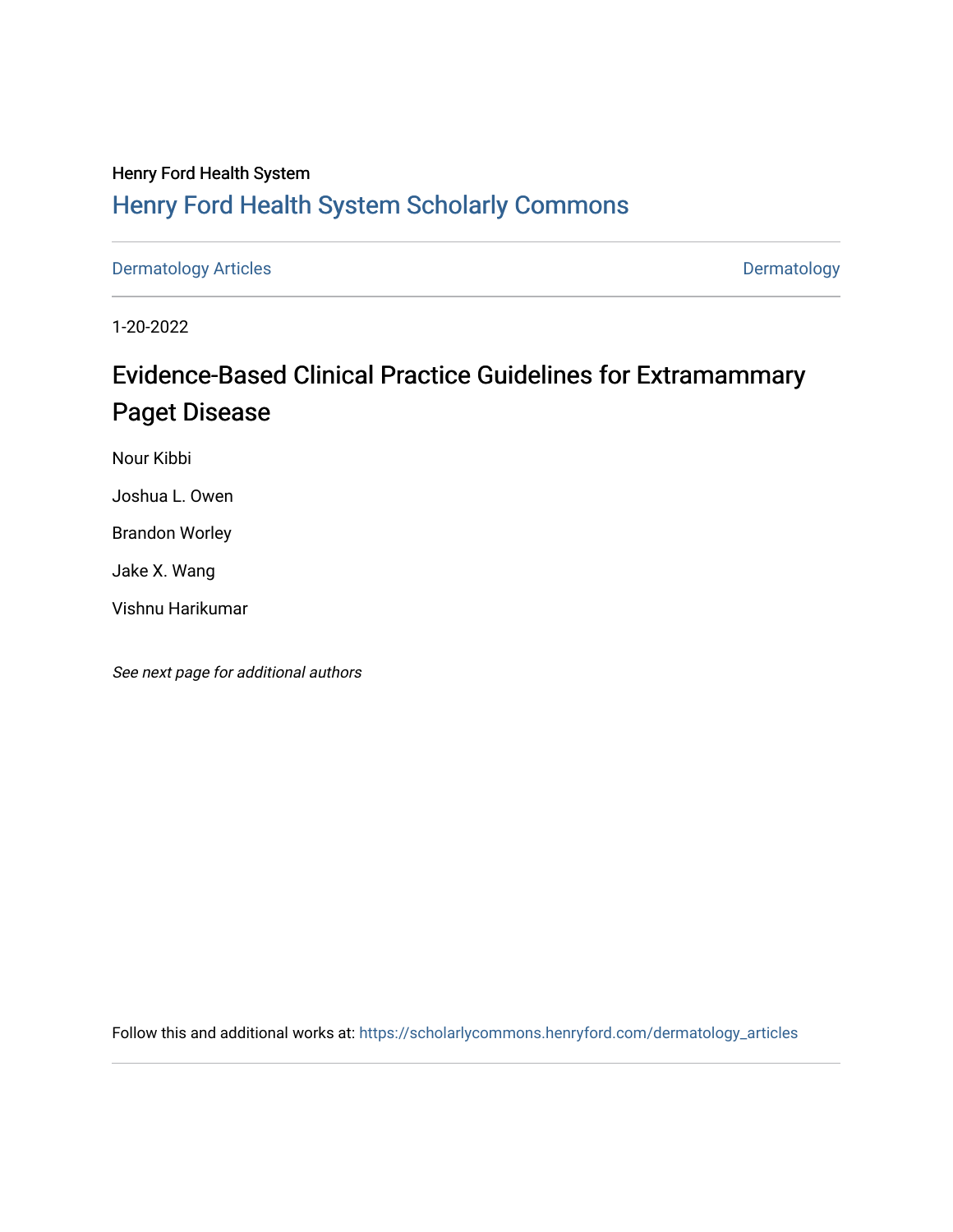## Authors

Nour Kibbi, Joshua L. Owen, Brandon Worley, Jake X. Wang, Vishnu Harikumar, Malia B. Downing, Sumaira Z. Aasi, Phyu P. Aung, Christopher A. Barker, Diana Bolotin, Jeremy S. Bordeaux, Todd V. Cartee, Sunandana Chandra, Nancy L. Cho, Jennifer N. Choi, Kee Yang Chung, William A. Cliby, Oliver Dorigo, Daniel B. Eisen, Yasuhiro Fujisawa, Nicholas Golda, Thorvardur R. Halfdanarson, Christos Iavazzo, Shang I. Jiang, Jean Kanitakis, Ashraf Khan, John Y. S. Kim, Timothy M. Kuzel, Naomi Lawrence, Mario M. Leitao, Allan B. MacLean, Ian A. Maher, Bharat B. Mittal, Kishwer S. Nehal, David M. Ozog, Curtis A. Pettaway, Jeffrey S. Ross, Anthony M. Rossi, Sabah Servaes, Michael J. Solomon, Valencia D. Thomas, Maria Tolia, Bryan B. Voelzke, Abigail Waldman, Michael K. Wong, Youwen Zhou, Nobuo Arai, Alexandria Brackett, Sarah A. Ibrahim, Bianca Y. Kang, Emily Poon, and Murad Alam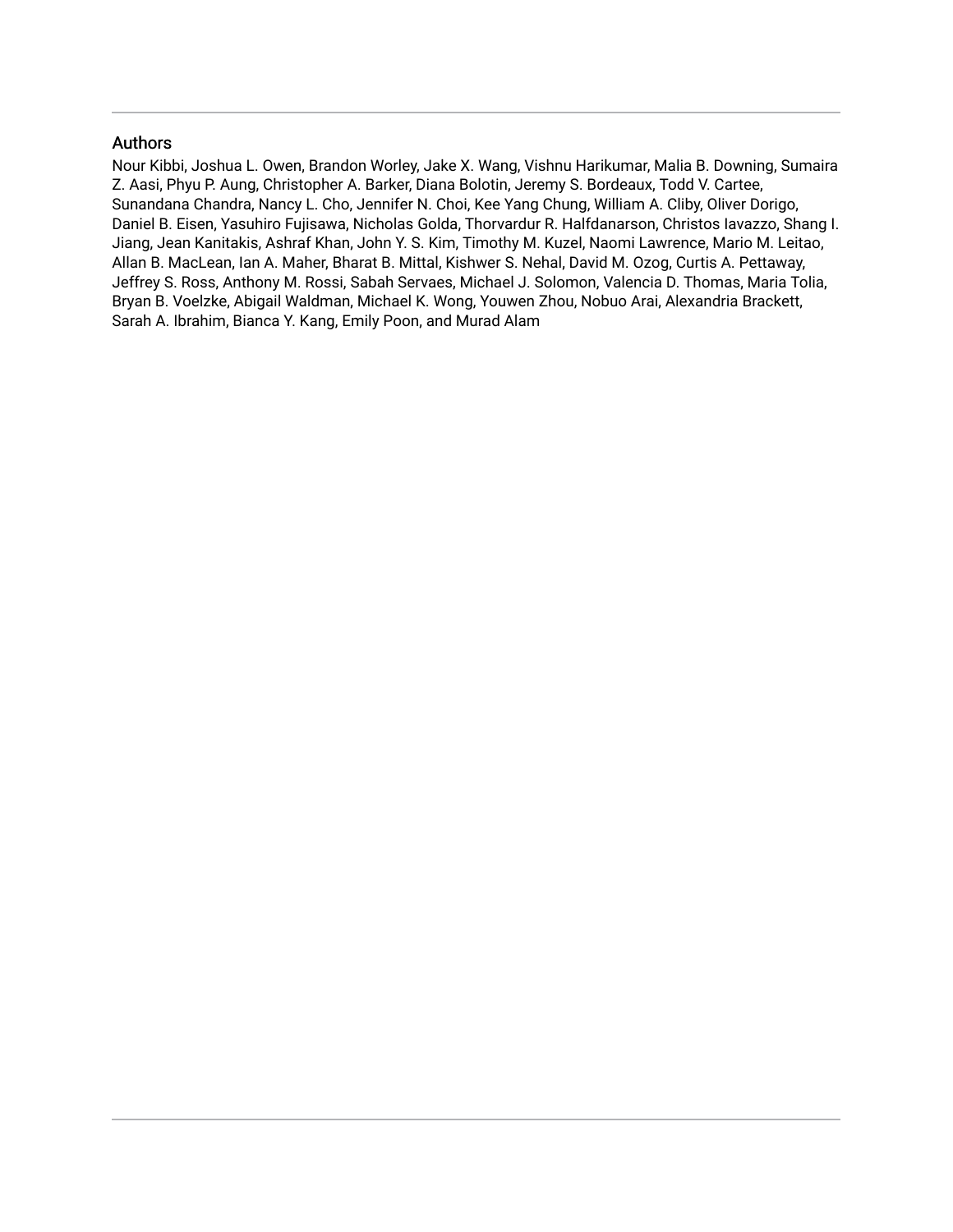## **JAMA Oncology | Special Communication**

## Evidence-Based Clinical Practice Guidelines for Extramammary Paget Disease

Nour Kibbi, MD; Joshua L. Owen, MD, PhD; Brandon Worley, MD, MSc; Jake X. Wang, MD; Vishnu Harikumar, MD; Malia B. Downing, MD; Sumaira Z. Aasi, MD; Phyu P. Aung, MD, PhD; Christopher A. Barker, MD; Diana Bolotin, MD, PhD; Jeremy S. Bordeaux, MD, MPH; Todd V. Cartee, MD; Sunandana Chandra, MD; Nancy L. Cho, MD; Jennifer N. Choi, MD; Kee Yang Chung, MD, PhD; William A. Cliby, MD; Oliver Dorigo, MD, PhD; Daniel B. Eisen, MD; Yasuhiro Fujisawa, MD, PhD; Nicholas Golda, MD; Thorvardur R. Halfdanarson, MD; Christos Iavazzo, MD, MSc, PhD; Shang I. Brian Jiang, MD; Jean Kanitakis, MD, PhD; Ashraf Khan, MD; John Y. S. Kim, MD; Timothy M. Kuzel, MD; Naomi Lawrence, MD; Mario M. Leitao Jr, MD; Allan B. MacLean, MD; Ian A. Maher, MD; Bharat B. Mittal, MD; Kishwer S. Nehal, MD; David M. Ozog, MD; Curtis A. Pettaway, MD; Jeffrey S. Ross, MD; Anthony M. Rossi, MD; Sabah Servaes, MD; Michael J. Solomon, DMedSc, DMed; Valencia D. Thomas, MD; Maria Tolia, MD, MSc, PhD; Bryan B. Voelzke, MD, MS; Abigail Waldman, MD; Michael K. Wong, MD, PhD; Youwen Zhou, MD, PhD; Nobuo Arai, BS; Alexandria Brackett, MA, MLIS; Sarah A. Ibrahim, BA; Bianca Y. Kang, BA; Emily Poon, PhD; Murad Alam, MD, MSCI, MBA

**IMPORTANCE** Extramammary Paget disease (EMPD) is a frequently recurring malignant neoplasm with metastatic potential that presents in older adults on the genital, perianal, and axillary skin. Extramammary Paget disease can precede or occur along with internal malignant neoplasms.

**OBJECTIVE** To develop recommendations for the care of adults with EMPD.

**EVIDENCE REVIEW** A systematic review of the literature on EMPD from January 1990 to September 18, 2019, was conducted using MEDLINE, Embase, Web of Science Core Collection, and Cochrane Libraries. Analysis included 483 studies. A multidisciplinary expert panel evaluation of the findings led to the development of clinical care recommendations for EMPD.

**FINDINGS** The key findings were as follows: (1) Multiple skin biopsies, including those of any nodular areas, are critical for diagnosis. (2) Malignant neoplasm screening appropriate for age and anatomical site should be performed at baseline to distinguish between primary and secondary EMPD. (3) Routine use of sentinel lymph node biopsy or lymph node dissection is not recommended. (4) For intraepidermal EMPD, surgical and nonsurgical treatments may be used depending on patient and tumor characteristics, although cure rates may be superior with surgical approaches. For invasive EMPD, surgical resection with curative intent is preferred. (5) Patients with unresectable intraepidermal EMPD or patients who are medically unable to undergo surgery may receive nonsurgical treatments, including radiotherapy, imiquimod, photodynamic therapy, carbon dioxide laser therapy, or other modalities. (6) Distant metastatic disease may be treated with chemotherapy or individualized targeted approaches. (7) Close follow-up to monitor for recurrence is recommended for at least the first 5 years.

**CONCLUSIONS AND RELEVANCE** Clinical practice guidelines for EMPD provide guidance regarding recommended diagnostic approaches, differentiation between invasive and noninvasive disease, and use of surgical vs nonsurgical treatments. Prospective registries may further improve our understanding of the natural history of the disease in primary vs secondary EMPD, clarify features of high-risk tumors, and identify superior management approaches.

JAMA Oncol. doi[:10.1001/jamaoncol.2021.7148](https://jamanetwork.com/journals/jama/fullarticle/10.1001/jamaoncol.2021.7148?utm_campaign=articlePDF%26utm_medium=articlePDFlink%26utm_source=articlePDF%26utm_content=jamaoncol.2021.7148) Published online January 20, 2022.

#### **Examplemental content**

**Author Affiliations:** Author affiliations are listed at the end of this article.

**Corresponding Author:** Murad Alam, MD, MSCI, MBA, Feinberg School of Medicine, Northwestern University, 676 N St Clair St, Ste 1600, Chicago, IL 60611 [\(m-alam@](mailto:m-alam@northwestern.edu) [northwestern.edu\)](mailto:m-alam@northwestern.edu).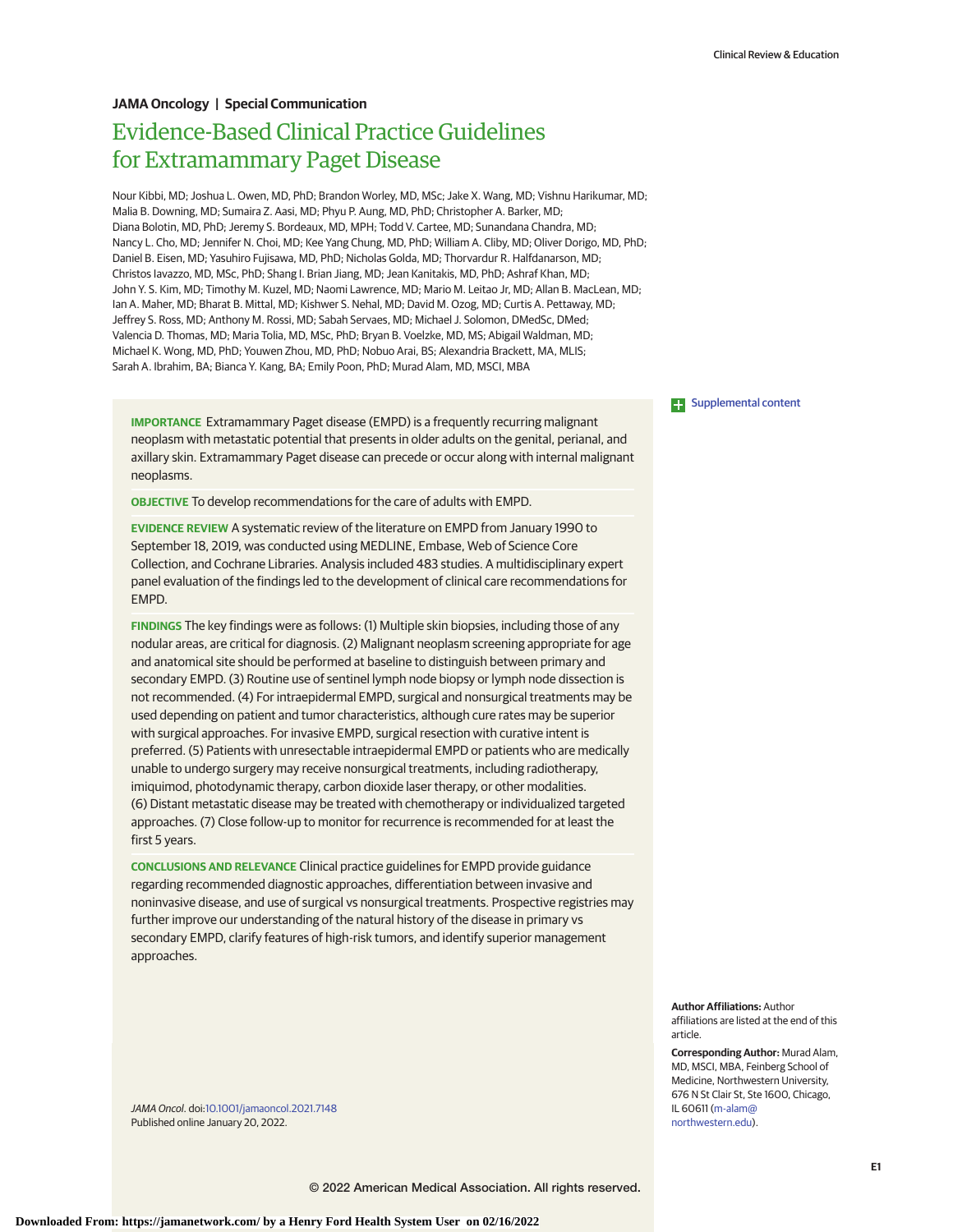**Extramammary Paget disease (EMPD) is an epithelial malig**nant neoplasm in apocrine gland–rich skin, including the vulva, scrotum, and penis.<sup>1</sup> Extramammary Paget disease mimics inflammatory conditions, thereby delaying diagnosis. The cell of origin is unknown, with apocrine origin presumed, but intraepidermal keratinocytes and Toker cells are also implicated.

Although most EMPD is confined to the epidermis (intraepidermal EMPD [epiEMPD]), it can also invade the dermis and penetrate soft tissues (invasive EMPD [invEMPD]). Invasive EMPD can metastasize to regional lymph nodes (LNs) and other organs (metastatic EMPD). This type is distinct from secondary EMPD, which may evolve synchronously or asynchronously with an underlying adenocarcinoma. Mutational differences between secondary EMPD and associated underlying adenocarcinomas have been reported.<sup>2</sup>

The clinical practice guidelines presented are based on a systematic review of the literature. Recommendation statements focus on diagnosis and workup of EMPD and management of primary EMPD, including metastatic disease.

## **Methods**

A systematic review was conducted following the Preferred Reporting Items for Systematic Reviews and Meta-analyses [\(PRISMA\)](https://www.equator-network.org/reporting-guidelines/prisma/) reporting guideline (eFigure, eMethods, and eTable 1 in the [Supplement\)](https://jamanetwork.com/journals/jama/fullarticle/10.1001/jamaoncol.2021.7148?utm_campaign=articlePDF%26utm_medium=articlePDFlink%26utm_source=articlePDF%26utm_content=jamaoncol.2021.7148). For guideline development, experts in EMPD from all key stakeholder specialties were identified (by N.K., J.L.O., B.W., and M.A.) through publication history, clinical expertise, and peer nomination. Secondary review was performed (M.A.) to ensure that all invitees had expertise in collaborative cancer research (eg, participation in National Comprehensive Cancer Network guideline groups or other oncology collaborative groups) and recognition as thought leaders in EMPD or related malignant neoplasms. Key questions included the following: "What are the best practices for diagnosis and risk assessment of EMPD?" and "How is primary EMPD, including metastatic disease, best managed?" Data extraction was performed for 23 493 cases of EMPD from 483 reports from January 1990 to September 18, 2019, meeting inclusion criteria (by N.K., J.L. O., B.W., J.X.W., V.H., and M.B.D.). A consensus meeting was held by teleconference in May 2020. Draft recommendations were iteratively reviewed until consensuswas reached. Principles of EMPD management are summarized in the Box.

## Clinical Presentation and Workup for EMPD

#### Recommendation 1

Physical examination should include examination of pubic, inguinal, genital, perineal, perianal, and axillary regions and associated regionalLNs. Furtherexaminationmay be tailored based on sex, presence of invasive disease, review of systems, and presence of discontinuous lesions (Grade C; category 2A).

The mean (SD) age of patients with EMPD was 70.7 (3.3) years (9951 of 18 600 women [53.5%]; Table 1).  $3-6$  The most common sites of lesions were the vulva (44.8% [8325 of 18 600]) and penisscrotum (27.0% [5017 of 18 600]); 92.0% of lesions (17 112 of 18 600) were in regions normally covered by underwear. Men were 12.5-fold more likely to have perineal and perianal involvement.<sup>7</sup> Only

#### Box. Principles of EMPD Management

#### **Principles of EMPD Management<sup>a</sup>**

#### Overall Considerations

- The primary goal of the treatment of EMPD is complete excision with clear surgical margins and preservation of function and cosmesis. Refractory or localized intraepidermal disease may be treated with clinical margin clearance or topical therapy. All treatment decisions should be individualized based on clinical presentation, medical history, and patient preference.
- No specific systemic therapy for advanced disease can be recommended. Distant metastases are uncommon.

#### Screening

- Age-appropriate malignant neoplasm screening should be performed at baseline to distinguish between primary and secondary EMPD (Grade A). Additional screening should be guided by EMPD anatomical location, review of systems, physical examination, and laboratory tests or imaging findings. EMPD may precede an associated internal malignant neoplasm by 5 years.
- Routine use of sentinel LN biopsy in the workup of EMPD is not recommended (Grade C).

#### Intraepidermal EMPD

- The decision regarding the extent of resection to obtain tumorfree margins should be individualized. If tumor-free margins are desired, margin-controlled surgery (eg, MMS or CCPDMA) with en face sectioning is preferred (Grade B).
- Primary nonsurgical therapy (eg, imiquimod and photodynamic therapy) or other modalities (eg, carbon dioxide laser) may be considered in cases in which the morbidity from surgery is high (Grade D). Recurrences are common, and close surveillance is recommended to monitor for recurrence and adverse effects.

#### Invasive EMPD

- Surgical resection with curative intent is recommended (Grade B). Margin-controlled surgery (eg, MMS or CCPDMA) with en face sectioning is preferred; however, preoperative mapping biopsies combined with wide local excision can be considered as an alternative approach.
- Adjuvant nonsurgical therapies may be considered for noninvasive disease at the margins where continued surgical resection may incur excess morbidity (Grade D).
- Radiotherapy with curative intent may be indicated in cases in which surgery is not advised or feasible (Grade B). Radiotherapy can be considered in the adjuvant setting after surgery for persistent or recurrent EMPD (Grade C).

#### Metastatic EMPD

• Metastatic EMPD may be treated with chemotherapy, targeted therapy, or immune checkpoint inhibitors. Multidisciplinary tumor board consultation or clinical trial enrollment is recommended (Grade C).

#### **Principles of Radiotherapy in EMPD<sup>a</sup>**

#### Overall Considerations

- Consultation with a radiation oncologist familiar with EMPD is recommended given the rare nature of the malignant neoplasm.
- When radiotherapy is selected, protracted fractionation is associated with improved function and cosmesis and should be considered, especially for poorly vascularized areas.
- Contraindications to radiotherapy include prior radiotherapy of the target volume and genetic conditions that predispose patients to increased radiosensitivity (eg, ataxia telangiectasia).

(continued)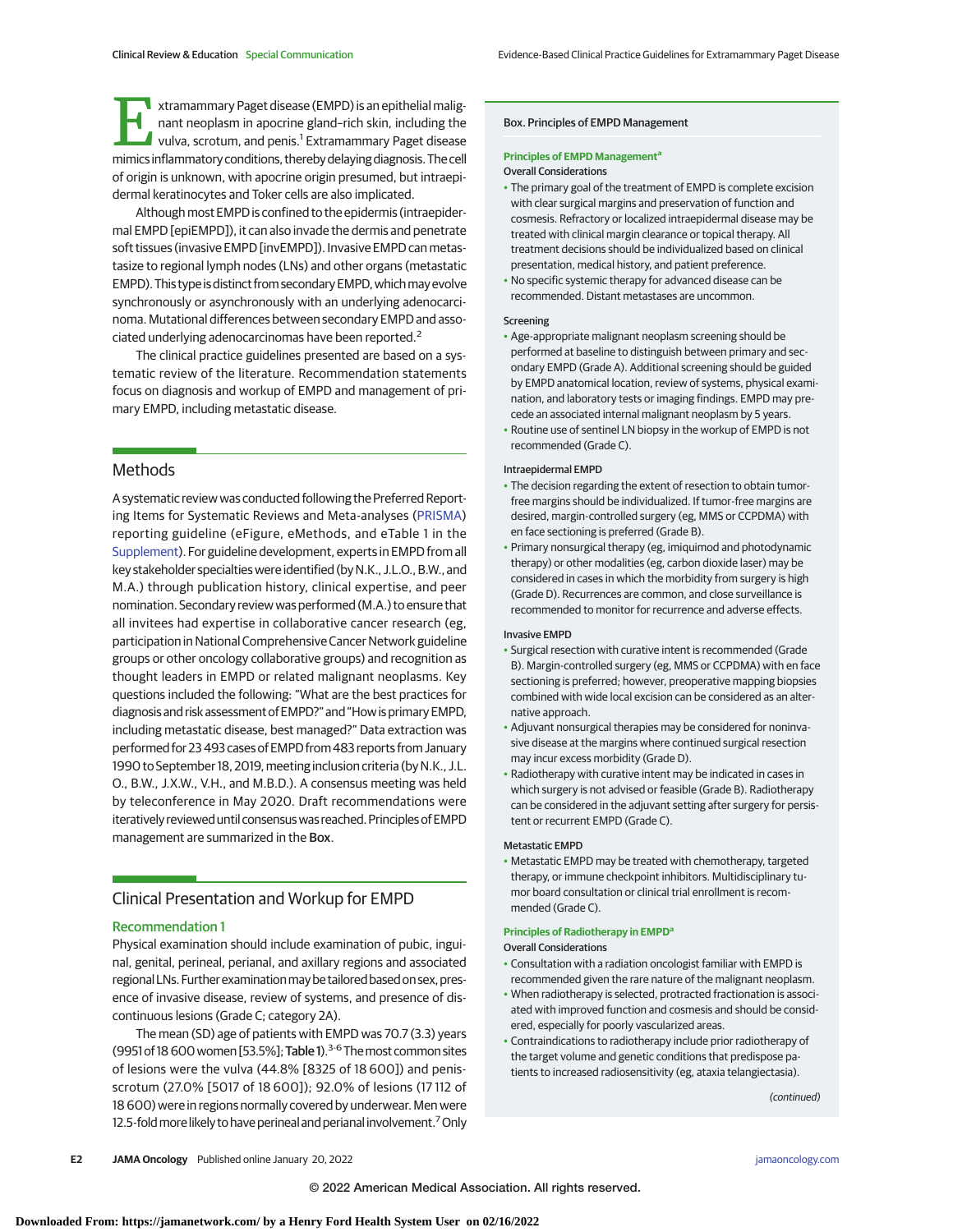Table 1. Demographic Characteristics of Included Cases

#### Box. (continued)

Radiotherapy should be used with caution in patients with connective tissue diseases.

#### Primary Radiotherapy

- In select cases for which surgical intervention is not possible or preferred and for which topical treatments are not preferred, primary radiotherapy may be used (Grade C).
- Data on dosing are limited. Reported dosing ranges from 30 to 70 Gy divided into at least 1.8 to 2.5 Gy per fraction. Mean recurrence rates are more than 30% (Grade C).

#### Adjuvant Radiotherapy

- Tumor bed: data on dosing are limited. Reported dosing ranges from 50 to 70 Gy with approximately 1.8 to 2.5 Gy per fraction. Margins are respective of tumor location and potential for wide subclinical spread (Grade C).
- Lymph node basin: data on dosing are limited. Reported dosing ranges from 50 to 70 Gy with 1.8 to 2.5 Gy per fraction (Grade C).
- Recurrent tumor: dosing is poorly defined but may assist with surgery for curative intent (Grade C).

Abbreviations: CCPDMA, complete circumferential peripheral and deep margin assessment; EMPD, extramammary Paget disease; LN, lymph node; MMS, Mohs micrographic surgery.

a All statements are consensus category 2A.

4.4% of patients (100 of 2298 within studies reporting) presented with multiple lesions. The mean (SD) time from patient-reported onset to diagnosis was 35.7 (13.8) months. The mean (SD) lesion diameter was 7.0 (2.7) cm. Most studies (62 of 92) reported recurrent lesions. Previous misdiagnoses included tinea cruris, candidiasis, eczema, fistula, and hemorrhoids.

Common clinical findingswereerythema (35.8% [823 of 2298]), erosion or ulceration (15.1% [347 of 2298]), hypopigmentation (11.2% [258 of 2298]), nodules (10.1% [231 of 2298]), and "eczematous" presentation (8.3% [191 of 2298]). Symptoms included pruritus (28.1% [645 of 2298]; more common in the scrotum than the vulva) and pain (5.4% [123 of 2298]; typically cutaneous but also dysuria).

Lymph node examination was reported in 896 cases, and 194 (21.7%) had lymphadenopathy (likely an overestimate given consensus opinion). Compared with positive results from sentinel LN biopsy (SLNB), lymphadenopathy was associated with LN metastasis and worse overall survival. Sentinel LN biopsy is discussed further in recommendation 6.<sup>8</sup>

#### Recommendation 2

A biopsy should be performed for refractory or atypical intertriginous, genital erythematous, or papulosquamous lesions. Multiple biopsies may better characterize large, complex tumors, particularly nodular or thickened areas (Grade B; category 2A).

For large patches or plaques, multiple broad biopsies may be required to collect sufficient skin samples for pathologic analysis. Nodular or thickened areas may represent invasive disease, <sup>9,10</sup> for which biopsy to the level of adipose tissue is advised.

Histopathologically, EMPD cells are larger than keratinocytes, have pale to finely granular cytoplasm, and are arranged as single cells or cell clusters in the epidermis alone (epiEMPD) or in the dermis or deeper (invEMPD). One-third of reported cases were epi-EMPD (32.1% [4255 of 13 259]), whereas the remainder were

| Characteristic                                            | Cases, No. (% of total)<br>$(N = 23493)$ |
|-----------------------------------------------------------|------------------------------------------|
| Cases reporting demographic data, total No.               | 18600                                    |
| Age, mean (SD), y                                         | 70.7 (3.3)                               |
| Sex                                                       |                                          |
| Female                                                    | 9951 (53.5)                              |
| Male                                                      | 8649 (46.5)                              |
| Race and ethnicity <sup>a</sup>                           |                                          |
| American Indian or Alaska Native                          | $\Omega$                                 |
| Asian and Pacific Islander                                | 6659 (35.8)                              |
| <b>Black or African American</b>                          | 260(1.4)                                 |
| White                                                     | 11 662 (62.7)                            |
| <b>Location of EMPD</b>                                   |                                          |
| Vulvar                                                    | 8333 (44.8)                              |
| Penoscrotal                                               | 5022 (27.0)                              |
| "Genital"                                                 | 1786 (9.6)                               |
| Perianal                                                  | 1228 (6.6)                               |
| Inguinal                                                  | 391(2.1)                                 |
| Perineal                                                  | 372 (2.0)                                |
| Axillary                                                  | 167(0.9)                                 |
| Otherb                                                    | 1321(7.1)                                |
| Cases within studies clearly reporting type,<br>total No. | 13509                                    |
| <b>EMPD type</b>                                          |                                          |
| <b>Primary EMPD</b>                                       | 11064 (81.9)                             |
| <b>Secondary EMPD</b>                                     | 2441 (18.1)                              |
| Lesion diameter, mean (SD), cm                            | 7.0(2.7)                                 |
| Case reporting clinical finds, total No.                  | 2298                                     |
| <b>Clinical findings</b>                                  |                                          |
| Erythema                                                  | 823 (35.8)                               |
| Erosion or ulceration                                     | 347 (15.1)                               |
| Hypopigmentation                                          | 258 (11.2)                               |
| <b>Nodules</b>                                            | 231 (10.1)                               |
| Eczematous                                                | 191 (8.3)                                |
|                                                           |                                          |

Abbreviation: EMPD, extramammary Paget disease.

<sup>a</sup> Asian cases are likely underrepresented as some studies from Asia did not specify ethnicity.

<sup>b</sup> Other included pubic, abdominal, thigh, thoracic, gluteal, sacral, perioral, scalp, and upper cutaneous lip. One study reported cases in patients with prior immunosuppressive therapy<sup>3</sup>; this occurrence is possibly underreported. Three studies reported a family history of cancer<sup>4-6</sup>; this occurrence is possibly underreported.

invEMPD. This finding likely represents publication bias given expert consensus that epiEMPD is more common. Twenty-six studies noted depth of invasion: 10.2% (61 of 597) were microinvasive (defined as-1mm dermal invasion), 70.2% (419 of 597) were frank dermal, and 19.6% (117 of 597) were subcutaneous or deeper. Themean (SD) depth (reported in 5 studies [202 cases]) was 3.0 (1.0) mm. Among invEMPD cases reporting depth, 59.2% (190 of 321) were confined to the upper dermis, with the remainder in the reticular dermis. More than one-third of EMPD cases (39.0% [404 of 1036]) had adnexal involvement. Hair follicle involvement and eccrine gland involvement were common, with amean depth of 1.6mm (range, 0.5- 3.3 mm) among cases with hair follicle involvement and 2.4 mm (range, 0.8-3.2 mm) among cases with eccrine gland involvement.11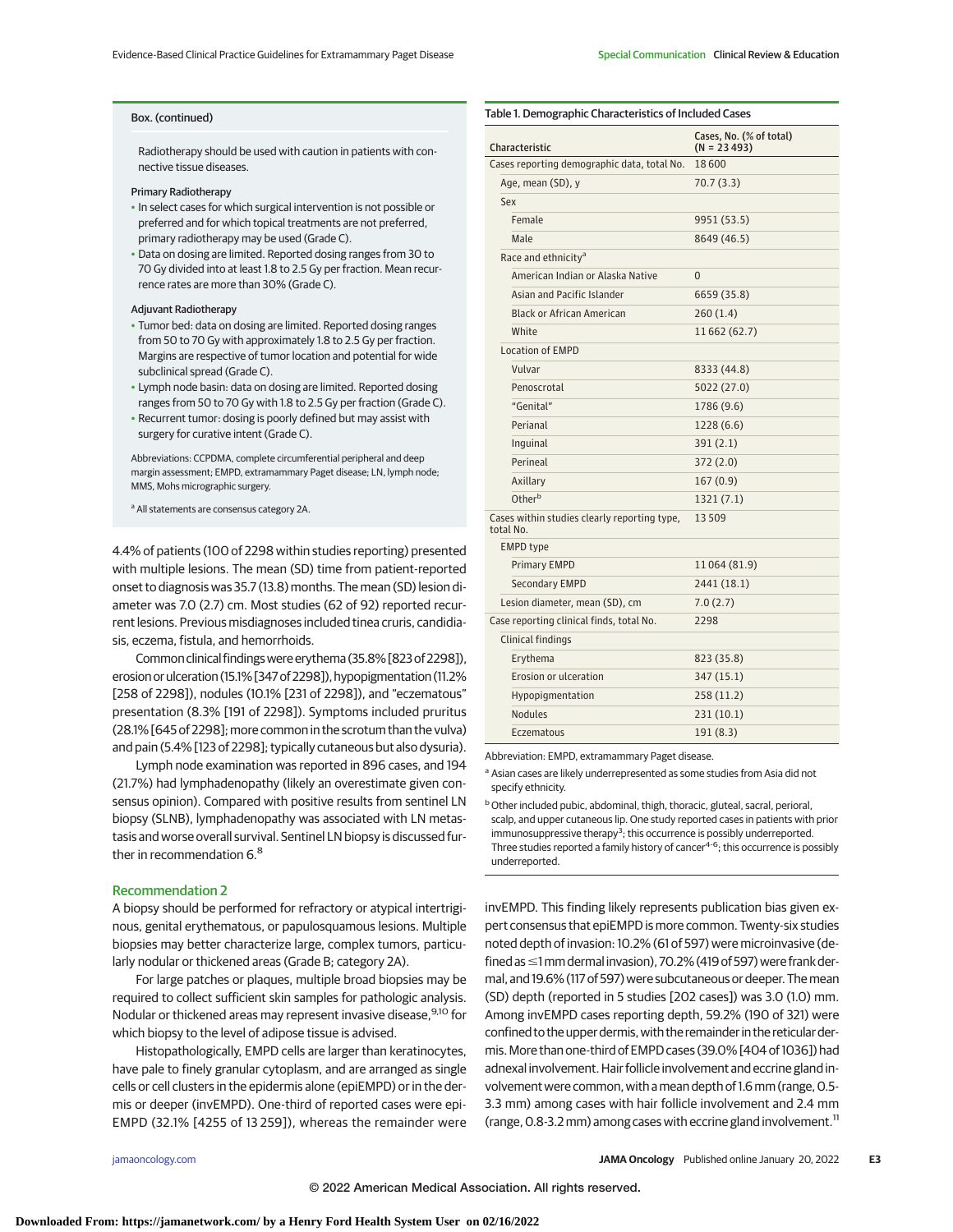Invasive EMPD was associated with being 60 years of age or older<sup>12</sup> and recurrence.<sup>13</sup> Invasive EMPD was associated with worse outcomes, including nodal metastasis, 12,14,15 distant metastasis, <sup>16</sup> and decreased overall survival.<sup>17</sup> Lymphovascular invasion occurred in 18.1% (198 of 1094) of cases (20 studies). Perineural invasion was rare. Lymphovascular invasion was associated with LN metastasis.18,19

### Recommendation 3

A diagnostic immunohistochemical panel for EMPD consisting of cytokeratin 7 (CK7)–positive, CK20-positive or CK20-negative, p63 negative, SOX10-negative, and carcinoembryonic antigen (CEA)– positive results is recommended. This panel can exclude histologic mimics. CK20 and/or CDX2 positivity may potentially indicate secondary EMPD (Grade A; category 2A).

Histologic mimickers of EMPD include tumors exhibiting pagetoid spread, such as squamous cell carcinoma in situ (p63 positive), melanoma in situ (SOX10 positive), and, less commonly, sebaceous carcinoma (p63 positive or negative and adipophilin positive) (eTable 2 in the Supplement). Site-specific markers include gross cystic disease fluid protein (GCDFP15; genital EMPD with apocrine involvement) and CDX2 and CK20 (perianal disease).<sup>20,21</sup> Once diagnosis is confirmed, a suggested profile to screen for secondary EMPD includes CK7-positive, CK20-positive, CDX2-positive, GCDFP15-negative, and GATA3-negative results.<sup>22</sup> Overexpression of *ERBB2* (formerly HER2)<sup>12,13,23-25</sup> and protein kinase B<sup>26-31</sup> may be associated with invasive disease and LN metastasis, but some studies are conflicting.<sup>32</sup>

#### Recommendation 4

US Preventive Services Task Force age-appropriate and anatomical location-directed baseline malignant neoplasm screening should be performed to identify secondary EMPD. Laboratory tests and imaging should be guided by EMPD anatomical location, review of systems, physical examination, and laboratory test results or imaging findings. Extramammary Paget disease may precede an associated internal malignant neoplasm by 5 years (Grade A; category 2A).

Among primary EMPD cases including information on metastasis, 19.7% of patients (1859 of 9435) presented with nodal metastasis, 2.5% (240 of 9435) presented with distant metastasis, 0.07% (7 of 9435) presented with satellitemetastasis, and0.7% (69 of 9435) presented with unspecified information on metastasis. Specified sites of distant metastasis included hepatic (61.3% [19 of 31]), skeletal (41.9% [13 of 31]), pulmonary (35.5% [11 of 31]), adrenal (16.1% [5 of 31]), thyroid (12.9% [4 of 31]), gallbladder (6.5% [2 of 31]), and peritoneal (6.5% [2 of 31]) metastasis. Metastasis after presentation is discussed in recommendation 12.

Secondary EMPD was reported in 18.1% of patients (2441 of 13 509 with studies reporting the type of EMPD). In 12 cases, the underlyingmalignant neoplasmwas not adenocarcinoma. Common adenocarcinomas were colorectal (215, including 59 anal and 47 rectal), breast (83), prostate (46), urothelial or bladder (44), gastric (18), endometrial or ovarian (13), renal (5), and adnexal (39, including sweat gland). Surveillance, Epidemiology, and End Results Program data demonstrated that secondary malignant neoplasms in EMPD were elevated, with an excess absolute risk of 97.4 malignant neoplasms per 10 000 person-years.<sup>33,34</sup> The interval between EMPD and internal malignant neoplasm diagnosis was specified in 438 cases. Eighty-nine cases (20.3%) arose within 1 year after EMPD diagnosis. The remaining asynchronous cases occurred after a mean (SD) of 5.4 (2.0) years and, therefore, have an uncertain association with EMPD.

Low true-positive rates and relatively high false-positive rates for prostate-specific antigen (PSA) and CEA do not support screening by laboratory testing for all EMPD cases. Although PSA is commonly reported (11 studies), the PSA level was elevated in 15.7% of patients (11 of 70) in 1 study, although none had prostate cancer.<sup>12</sup> In another study, 4 of 15 occult malignant neoplasms in a 132-patient cohort were detected by PSA testing.<sup>35</sup> The clinical implications of a lead-time diagnosis in the latter study are unknown. Carcinoembryonic antigen is also commonly reported (10 studies), and the level was elevated in 1 study in 16.7% of patients (10 of 60), with 70.0% (7 of 10) having metastases.<sup>36</sup> Three additional studies reported similar findings.<sup>37-39</sup> Pooled analysis suggests false-positive rates of 41%. One report showed that initial CEA levels above 20 ng/mL (to convert to micrograms per liter, multiply by 1.0) indicated a worse disease course.<sup>39</sup> Other blood tests, such as alpha-fetoprotein,<sup>40,41</sup> cancer antigen 19-9,<sup>35</sup> cell-free DNA,<sup>42</sup> and CYFRA21-1 (cytokeratin 19 fragment), <sup>43,44</sup> have been performed, with the last showing some promise in monitoring treatment response.<sup>44</sup>

Additional organ-specific studies included colonoscopy (20 studies), cystoscopy (18), sigmoidoscopy (6), endoscopy (6), mammography (6), Papanicolaou test (5), and bone scan (4). Given the prolonged lag time between EMPD diagnosis and identification of an underlying malignant neoplasm, universal screening protocols are impractical and not cost-effective. Particularly when lesions are ill defined or invasive disease is identified, a review of systems and a consideration of the anatomical region of involvement should guide test selection, such as anoscopy or colonoscopy for perianal EMPD, colposcopy and urine cytologic screening for vulvar EMPD, and urine cytologic screening and uroscopy for penile disease. Transvaginal ultrasonography and other imaging modalities may assist with ruling out intra-abdominal malignant neoplasms. One group reported high detection rates of occult malignant neoplasms (11.4% [15 of 132]) within the first year of diagnosis using PSA testing (prostate carcinoma, 4 cases), urine cytologic screening (urothelial carcinoma, 3 cases), and mammography (breast carcinoma, 2 cases).<sup>35</sup> Although another group proposed more extensive patient testing with invEMPD, subgroup analysis did not reveal a higher risk of secondary malignant neoplasms in patients with invEMPD compared with epiEMPD.<sup>45</sup> Investigational diagnostic techniques include reflectance confocal microscopy<sup>46-48</sup> and optical coherence tomography.<sup>49</sup> There is no validated staging system specific for EMPD.<sup>50</sup>

#### Recommendation 5

Advanced imaging (computed tomography, positron emission tomography/computed tomography, and magnetic resonance imaging) may be used to screen for metastases if internal malignant neoplasms or lymphadenopathy are found on initial screening. It is particularly recommended to assess for regional lymphadenopathy when palpable lymphadenopathy or histologically invasive disease is present. The anatomical site may determine the preferred modality (Grade C; category 2A).

Computed tomography (44 studies, typically chest, abdomen, and pelvis), ultrasonography (20 studies, typically abdominal and/or pelvic), plain radiography (19 studies, typically chest radiograph),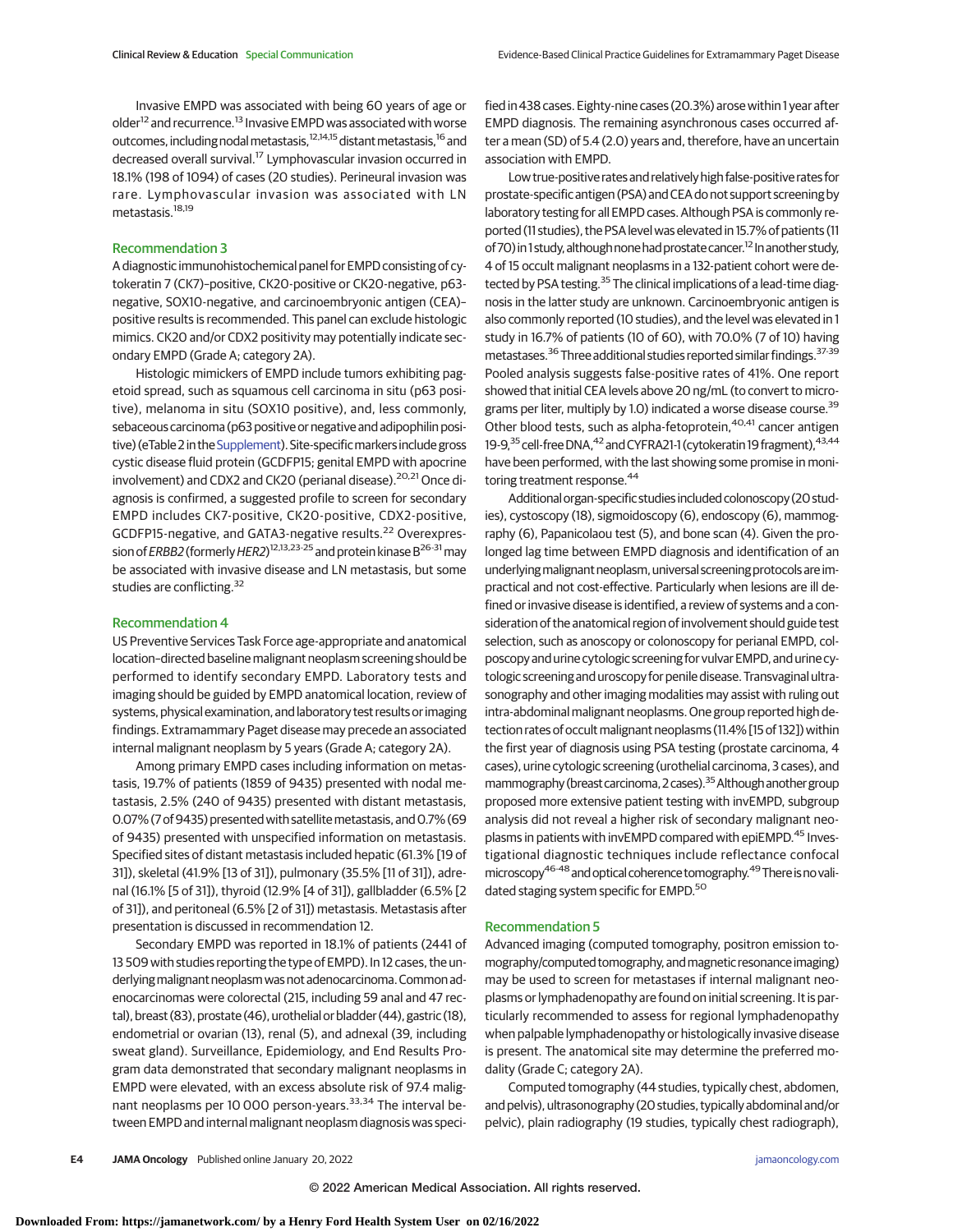positron emission tomography/computed tomography (11 studies), and magnetic resonance imaging (9 studies) were used to identify metastasis or underlying malignant neoplasms. Internal malignant neoplasms were, in some cases, found incidentally on imaging  $(18.8\%$  [3 of 16]).<sup>38,51</sup> Imaging may assist in identifying advanced contiguous malignant neoplasms (secondary EMPD extending from an adjacent contiguous cutaneous adenocarcinoma), advanced disease after a positive focused malignant neoplasm screening workup, histologically invasive disease, or lymphadenopathy. The rate of contiguous malignant neoplasms in 1 study was 23.0% (37 of 161), 35 which was higher than in other reports.<sup>52</sup>

#### Recommendation 6

Broad, routine use of SLNB in EMPD is not recommended. There is no evidence that a positive sentinel LN results in treatment that changes disease-specific survival. Lymphadenopathy detected on physical examination should be investigated by imaging and biopsy or fine needle aspirate (Grade C; category 2A).

Sentinel LN biopsy was used in 20 studies, particularly scrotal EMPD studies.<sup>12</sup> In 21.7% of cases (137 of 630), SLNB findings were positive. Tumor invasion to the reticular dermis or subcutis were associated with positive SLNB (40.7% positivity rate [22 of 54] vs 0% for epiEMPD).<sup>15,16</sup> Tumor size and presence of nodules was not associated with positivity.<sup>53</sup> Sentinel LN biopsy methods included isosulfan blue dye injection,<sup>18,54,55</sup> radioisotope lymphoscintigraphy with blue dye,<sup>15,18,55</sup> and indocyanine green fluorescence.<sup>55,56</sup> One study compared indocyanine green fluorescence–navigated SLNB with isosulfan blue dye injection and radioisotope lymphoscintigraphy, with the former proving more sensitive.<sup>55</sup> In 1 study, there was no difference in overall survival between SLNB-positive (16 of 107 cases [15.0%]) and SLNB-negative patients.<sup>18</sup> The utility of identifying microscopic nodal disease is presently unknown. Because of the relatively higher proportion of reported SLNB-positive cases, use of SLNB in invasive EMPD and scrotal EMPD may be considered to assist with prognosis and determining further workup. However, in contrast to frank nodal disease detected by clinical examination or imaging, it is unclear whether adjuvant therapy or LN dissection for SLNB-positive cases improves disease-specific survival. A randomized clinical trial, a prospective database study, or a well-designed cohort study would be useful in guiding future recommendations for SNLB.

## Management: epiEMPD and invEMPD

Management of EMPD varies based on patient factors, tumor characteristics, and medical specialty. A management algorithm is presented in Figure 1. Primary EMPD is commonly removed by surgery. Of the 10 178 cases treated surgically, 9225 (90.6%) were treated with wide local excision (WLE), 400 (3.9%) with Mohs micrographic surgery (MMS), 506 (5.0%) with complete circumferential peripheral and deepmargin assessment (CCPDMA), 34 (0.3%) with WLE plus photodynamic therapy, and 13 (0.1%) with WLE plus radiotherapy. The recurrence rate for WLE alone was 37.0% (507 of 1371); for margin-controlled surgery, 18.7% (120 of 642); and for MMS, 11.2% (22 of 197) (Table 2).

The mean (SD) surgical margin was 1.9 (1.0) cm. With the use of case-level data modeled for different anatomical sites, surgical margins for 95% tumor clearance were 4 cm for penoscrotal or vulvar sites and 3.5 cm for perianal and axillary sites. Techniques for margin assessment included mapping biopsies,<sup>4,57-63</sup> particularly at perianal and vulvar sites. Reported clinical utility is mixed.9,57,58,64,65 Lymph node dissection was performed in 3.7% of surgical cases (380 of 10 178), typically at the time of tumor excision. The indication for LN dissection vs targeted removal of clinically or radiologically identified affected LNs is unclear based on the reported cases. There is no definitive evidence that LN dissection or resection of LN metastasis improves overall survival; however, surgery within the LN basin may be considered based on clinical judgment. Cases reported in the literature did not clarify the indication for LN dissection.

## Intraepidermal EMPD

#### Recommendation 7

Decisions regarding the extent of resection of epiEMPD for tumorfreemargins should be individualized. Because progression-free survival is 1 to 3 years, various operative strategies may be considered (Grade D; category 2A). If tumor-free margins are desired, margincontrolled surgery (eg, MMS or CCPDMA) with en face sectioning is preferred (Grade B; category 2A). If complex reconstruction is performed, consider delaying reconstruction until negativemargins are confirmed and selecting reconstructive options that permit surveillance for recurrence (Grade D; category 2A).

The median (SD) progression-free survival for epiEMPD was 20.4 (12.8) months. 66-69 Given the large size, chronicity, anatomical location, and patient-specific factors, excision of epidermal disease may induce unnecessarily high morbidity. Patient-centered discussion of treatment options, including observation, is important to guidemanagement. If the decision is made to obtain complete tumor-free margins, margin-controlled techniques, such as MMS or CCPDMA, may have lower recurrence rates. Multidisciplinary surgical care must be considered when there is clinical perirectal and periurethral involvement. Immunohistochemistry (CK7 $^{70,71}$  and CEA $^{72}$ ) and periodic acid-Schiff with diastase staining<sup>73</sup> have been used with MMS to improve margin analysis. Recurrent epiEMPD can be retreated with surgery, which appears not to increase mortality (based on clinical experience of the guidelines group). For nonsurgical candidates, noninvasive therapies may be an option, albeit with likely higher recurrence rates (see recommendations 8 and 10).

#### Recommendation 8

Primary noninvasive therapy (eg, imiquimod and photodynamic therapy) or other modalities (carbon dioxide laser therapy) may be considered when morbidity from surgery is high. Adjuvant nonsurgical therapies (eg, imiquimod) may be considered for epi-EMPD at the margins when continued surgery may incur excess morbidity (Grade D; category 2A). Surveillance is recommended to monitor for recurrence and adverse effects (Grade C; category 2A).

Fifty-four studies described nonsurgical therapies. Primary treatment with imiquimod (276 cases) resulted in a 30% complete response rate, 35.4% recurrence rate (35 of 99), and a mean time of 8.8 months (range, 4.25-18.0 months) to recurrence. Common imiquimod regimens were 1 to 3 times per week for 0.75 to 4 months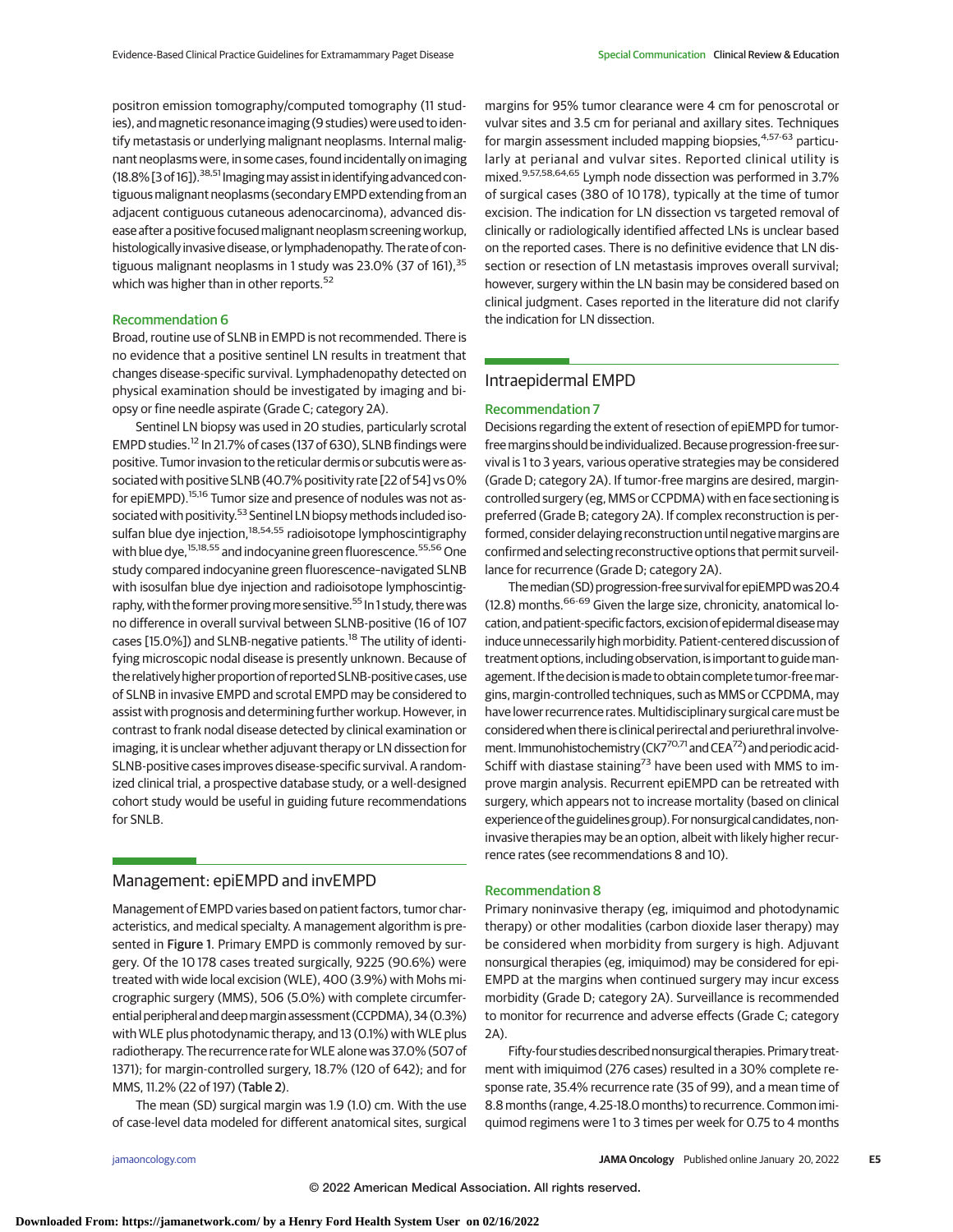#### Figure 1. Management Algorithm for Extramammary Paget Disease (EMPD)



Positive markers are indicated by a plus sign, while negative markers are indicated by a minus sign. CCPDMA indicates complete circumferential peripheral and deep margin assessment; CEA, carcinoembryonic antigen; CK, cytokeratin; MMS, Mohs micrographic surgery; RT, radiotherapy; and WLE, wide local excision.

a Screening for internal synchronous malignant neoplasm is advised based on the anatomical site involved. Screening paradigms are not standardized. Some experts, however, suggest that patients with vulvar EMPD should receive urine cytologic screening, colonoscopy, and pelvic ultrasonography, while those with penoscrotal EMPD may undergo these investigations along with additional screening for prostate cancer. In the absence of specific staging criteria for EMPD, vulvar EMPD can be staged according to National Comprehensive Cancer Network guidelines on vulvar carcinoma.

<sup>b</sup> Intraepidermal EMPD has a small association with disease-specific survival.

Expert opinion of the panel indicated that clearance of the immediate tumor area rather than exhaustive clearance may be appropriate for very large tumors, where subclinical spread is likely extensive and surgery is likely morbid. If clinical clearance is chosen, close observation and adjuvant treatment with topical immunotherapy should be considered. Radiotherapy may also be considered when margin control is indeterminate or for positive margins. Curative intent implies exhaustive tumor removal. Margin-control and tissue-sparing techniques are recommended as first-line treatment.

- <sup>c</sup> Wide local excision may be supplemented with scouting biopsies to identify the degree of subclinical spread (respective of anatomical site).
- <sup>d</sup> Adjuvant therapy may be most helpful in settings where surgery is not possible, margin control is not available, or clearance of the margins is not desired or possible.

(25 studies), with some more frequent and prolonged courses. For photodynamic therapy (263 cases), typically using topical aminolevulinic acid or methyl aminolevulinate with 3 to 4 hours of incubation (with or without occlusion) with red light for 3 to 8 treatments spaced 1 to 4 weeks apart (21 studies), the recurrence rate was 34.2% (13 of 38), with a median time to recurrence of 10 months (range, 3-30 months). Data for treatment with fluorouracil, carbon dioxide laser, and combination topical therapies are limited. Limitations of primary topical therapy include poor compliance due to skin irritation and possible residual or recurrent discontinuous tumor after treatment, which may complicate future treatment and monitoring.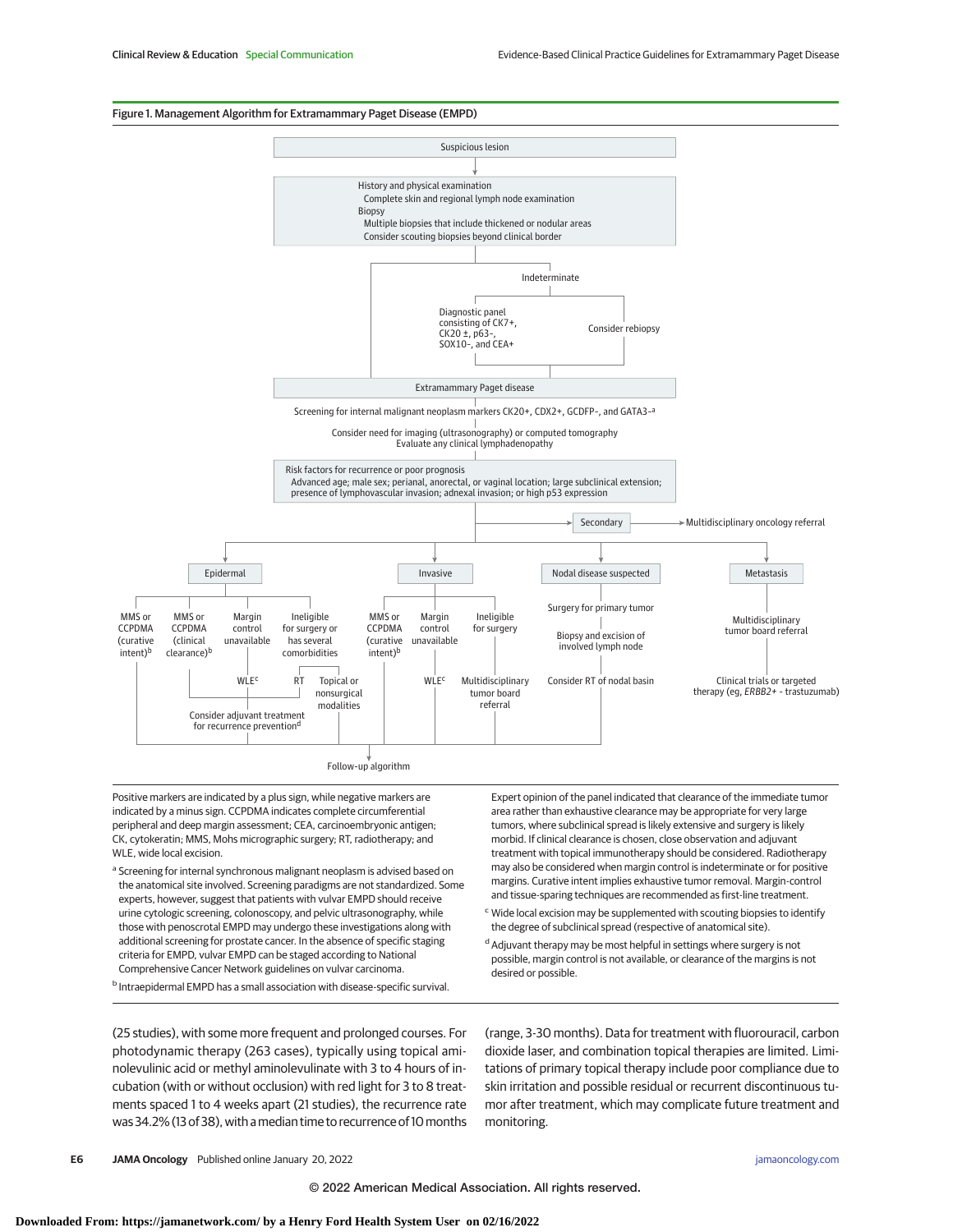Table 2. Outcomes With Margin-Controlled Surgery and Standard Excision for All Reported Cases of Extramammary Paget Disease

| <b>Outcome</b>                               | <b>WLE</b> alone   | Margin control <sup>a</sup> | <b>MMS</b>       |
|----------------------------------------------|--------------------|-----------------------------|------------------|
| Recurrence rate, No./total No. (%)           | 507/1371 (37.0)    | 120/642 (18.7)              | 22/197(11.2)     |
| Recurrence-free interval, median (range), mo | 24.3 (4.0-152.0)   | 33.5 (24.0-40.8)            | 32.5 (31.0-35.9) |
| Overall survival, No./total No. (%)          | 766/992 (77.2)     | 517/559 (92.5)              | 46/51 (90.2)     |
| Follow-up, median (range), mo                | $41.0(11.0-216.0)$ | 36.0 (21.0-64.9)            | 43.5 (26.0-59.2) |

Abbreviations: MMS, Mohs micrographic surgery; WLE, wide local excision.

<sup>a</sup> Margin control refers to use of either complete circumferential peripheral and deep margin assessment or MMS.

## Invasive EMPD

## Recommendation 9

Surgical resection with curative intent is recommended for invEMPD. Margin-controlled surgery (eg, MMS or CCPDMA) with en face sectioning is preferred; however, preoperative mapping biopsies combined with WLE can be considered as an alternative approach (Grade B; category 2A).

Primary topical or nonsurgical therapy is considered secondline treatment when curative surgery is not possible. Patients receiving palliative treatment may benefit from topical or nonsurgical therapies (Grade D; category 2A).

Invasive EMPD has higher rates of recurrence,<sup>74</sup> metastasis,<sup>14,16</sup> and death.<sup>36,75-77</sup> Recurrence and mortality rates are lower with MMS or CCPDMA than with WLE. Epidermal EMPD and invEMPD can present within the same lesion. Surgical clearance of at least the invasive portion is preferred. If removal of epiEMPD would lead to excess morbidity, adjuvant nonsurgical approaches may be used with close follow-up.

## Radiotherapy

### Recommendation 10

Radiotherapy with curative intent may be indicated when surgery is inadvisable or infeasible (Grade B; category 2A). Radiotherapy can be considered in the adjuvant setting after surgery for persistent or recurrent EMPD (Grade C; category 2A).

Radiation treatment fields should account for subclinical extension, especially when there is curative intent. Where possible, treatment should extend 3.5 cm beyond the clinical border to encompass the tumor in 95% of cases. The decision to treat draining nodal basins should be individualized. Field design should consider injury to adjacent tissues.

Overall, 37 studies reported radiotherapy (commonly, electron beam, photons, and brachytherapy) in at least 1 case. Radiotherapy was the primary treatment modality in 7.5% of cases (263 of 3507) involving the primary tumor bed with or without the nodal basin.<sup>36,78</sup> Doses ranged from 30 to 64 Gy in 20 to 33 fractions. The recurrence rate was 30.6% (11 of 36).<sup>17,79,80</sup> Radiotherapy was used for patients with recurrent cases<sup>81</sup> and elderly patients with high potential surgical morbidity.<sup>82</sup> In the adjuvant setting, radiotherapy was used in 8.5% of cases (296 of 3466).<sup>83-85</sup> Dosing ranged from 45 to 64.8 Gy (median dose, 50 Gy) and 59 to 70.2 Gy (median dose, 60 Gy) in 25 to 39 fractions (median fraction, 33) to the primary tumor and LN bed, respectively. The recurrence rate was 34.8% (16 of 46). 83

## Management: Metastatic Disease

#### Recommendation 11

Patients with metastatic EMPD may be considered for chemotherapy, targeted therapy, or immune checkpoint inhibitors. Multidisciplinary tumor board consultation or trial enrollment is recommended (Grade C; category 2A).

A total of 189 of 1270 cases (14.9%) were treated with chemotherapy. Combination regimens were not superior to sequential single-agent cytotoxic therapy (commonly weekly docetaxel). 86,87 Combination chemotherapy may be appropriate for patients with good performance status, especially when a radiographic response is required.<sup>66</sup> Use of single-agent docetaxel<sup>86</sup> and lowdose fluorouracil with cisplatin has been reported in the treatment of locally advanced EMPD, but data are limited to case series.<sup>88</sup> Other approaches include next-generation sequencing (PI3K [phosphatidylinositol 3-kinase] inhibitors), fluorescence in situ hybridization (ERBB2 inhibitors), and molecular techniques to evaluate for mismatch repair or microsatellite instability or high mutational burden (immune checkpoint inhibitors).<sup>2,29,89-93</sup>

## Follow-up

#### Recommendation 12

Physical examination, including LN examination, is recommended every 3 to 6 months for 3 years and then every 6 to 12 months until at least 5 years after diagnosis. Monitoring for internal malignant neoplasms or metastatic EMPD with imaging based on anatomical location may be considered for aggressive or invasive disease. To our knowledge, there are no data to recommend the optimal frequency or type of imaging (Grade D; category 2A).

A clinical algorithm to guide follow-up is presented in Figure 2. The mean (SD) follow-up was 53.5 (21.4) months. The mean (SD) recurrence rate after treatment was 27.5% (2.3%) (6189 of 22 505 cases). Local recurrence was most common (65.2% [542 of 831]), followed by distant metastasis (23.7% [197 of 831]) and regional nodal metastasis (11.1% [92 of 831]). Distant metastases were to the liver, bone, lung, skin, brain, peritoneum or retroperitoneum, axilla, and distant LN. The mean (SD) time to recurrence was 36.9 (24.0) months. The mean (SD) overall survival of patients with EMPD was 107.5 (63.0) months. A shorter interval of less than 6 months between examinations is recommended for those with extensive or aggressive disease.

To our knowledge, no longitudinal studies have established surveillance of EMPD. Recommendationsare based on the literatureand the approximately 20% probability of developing an internal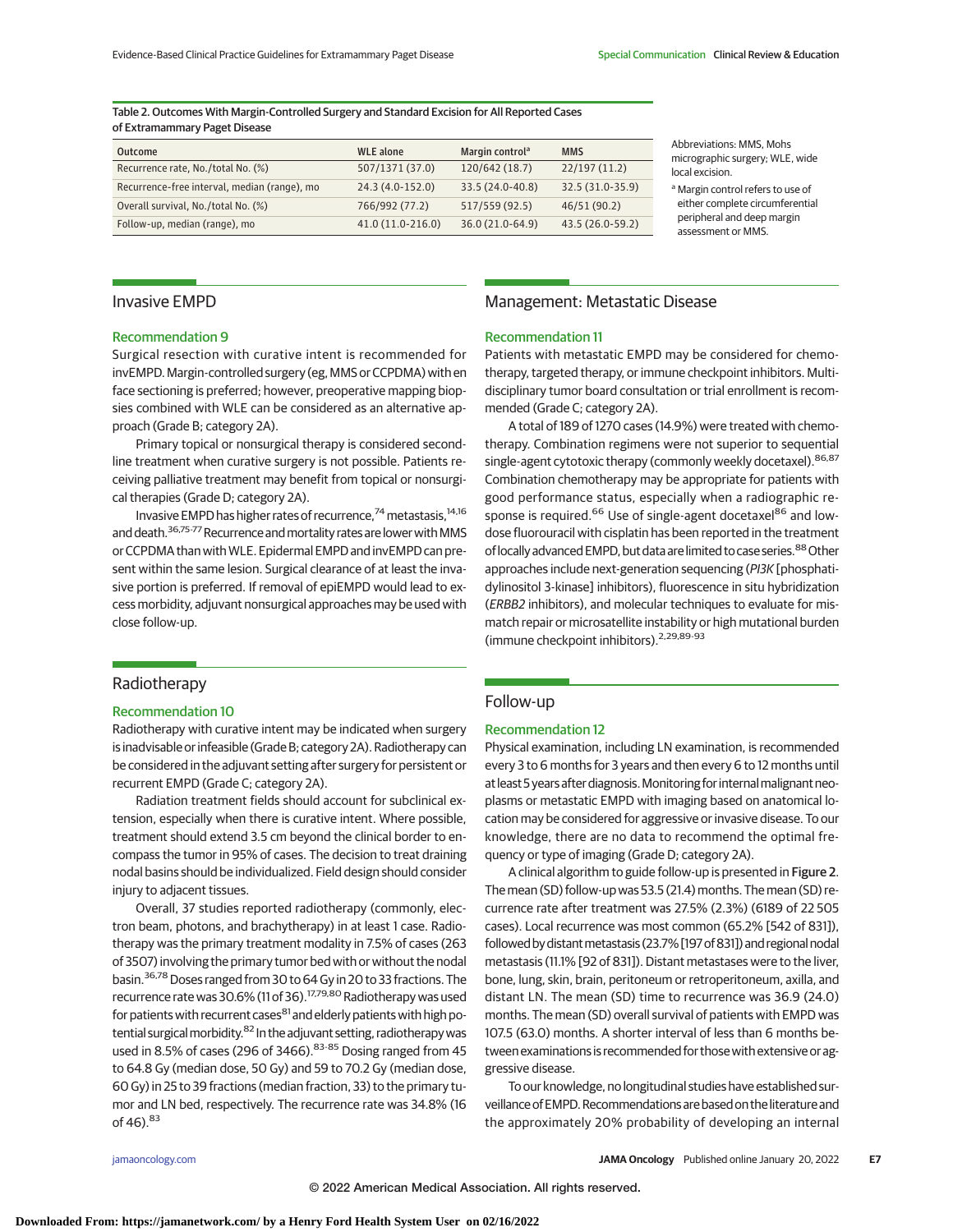#### Figure 2. Follow-up Algorithm for Extramammary Paget Disease



CCPDMA indicates complete circumferential peripheral and deep margin assessment; invEMPD, invasive extramammary Paget disease; and MMS, Mohs micrographic surgery.

a Recurrent tumors treated with surgery may be considered for adjuvant radiotherapy.

malignant neoplasm within 5 years after diagnosis. Shorter intervals are suggested immediately after initial EMPD diagnosis.

#### ARTICLE INFORMATION

**Accepted for Publication:** August 31, 2021. **Published Online:** January 20, 2022. doi[:10.1001/jamaoncol.2021.7148](https://jamanetwork.com/journals/jama/fullarticle/10.1001/jamaoncol.2021.7148?utm_campaign=articlePDF%26utm_medium=articlePDFlink%26utm_source=articlePDF%26utm_content=jamaoncol.2021.7148)

**Author Affiliations:** Department of Dermatology, Stanford University School of Medicine, Redwood City, California (Kibbi, Aasi); Dermatology Service, South Texas Veterans Health Care System, San Antonio (Owen); Florida Dermatology and Skin Cancer Centers, Lake Wales (Worley); Department of Dermatology, Yale School of Medicine, Yale University, New Haven, Connecticut (Wang); Department of Dermatology, Feinberg School of Medicine, Northwestern University, Chicago, Illinois (Harikumar, Choi, Ibrahim, Kang, Poon, Alam); Division of Dermatology, University of Kansas, Kansas City (Downing); Department of Pathology (Dermatopathology), The University of Texas MD Anderson Cancer Center, Houston (Aung); Department of Radiation Oncology, Memorial Sloan Kettering Cancer Center, New York, New York (Barker); Section of Dermatology, University of Chicago, Chicago, Illinois (Bolotin); University Hospitals Cleveland Medical Center, Department of Dermatology, Case Western Reserve University, Cleveland, Ohio (Bordeaux); Division of Dermatology, Pennsylvania State College of Medicine, Hershey (Cartee); Division of Oncology, Department of Medicine, Northwestern University Medical Center, Chicago, Illinois (Chandra); Department of Surgery, Brigham and Women's Hospital, Harvard University, Boston, Massachusetts (Cho); Department of Dermatology, Yonsei University College of Medicine, Seoul, South Korea (Chung); Department of Obstetrics and Gynecology, Mayo Clinic, Rochester, Minnesota (Cliby); Division of Gynecologic Oncology, Department of Obstetrics and Gynecology,

Stanford Women's Cancer Center, Cancer Institute, Stanford University School of Medicine, Stanford, California (Dorigo); Department of Dermatology, University of California Davis, Sacramento (Eisen); Department of Dermatology, University of Tsukuba, Tsukuba, Japan (Fujisawa); Department of Dermatology, University of Missouri School of Medicine, Columbia (Golda); Division of Medical Oncology, Department of Oncology, Mayo Clinic, Rochester, Minnesota (Halfdanarson); Department of Gynecologic Oncology, Metaxa Cancer Hospital, Piraeus, Greece (Iavazzo); Department of Dermatology, University of California San Diego, San Diego (Jiang); Department of Dermatology, Ed. Herriot Hospital Group (Pav. R), Lyon, France (Kanitakis); Department of Pathology, University of Massachusetts Medical School–Baystate, Baystate Health, Springfield (Khan); Division of Plastic and Reconstructive Surgery, Department of Surgery, Feinberg School of Medicine, Northwestern University, Chicago, Illinois (Kim); Division of Hematology, Oncology and Cell Therapy, Department of Internal Medicine, Rush University Medical Center, Chicago, Illinois (Kuzel); Division of Dermatology, Cooper Hospital, Rowan University, Camden, New Jersey (Lawrence); Gynecology Service, Department of Surgery, Memorial Sloan Kettering Cancer Center, New York, New York (Leitao); Department of Obstetrics and Gynecology, Weill Cornell Medical College, New York, New York (Leitao); Department of Gynaecology, University College, London, United Kingdom (MacLean); Department of Dermatology, University of Minnesota, Minneapolis (Maher); Department of Radiation Oncology, Feinberg School of Medicine, Northwestern University, Chicago, Illinois (Mittal); Dermatology Service, Memorial Sloan Kettering Cancer Center, New York, New York (Nehal, Rossi); Department of Dermatology, Henry Ford Hospital,

Circulating tumor-associated serum markers do not play an established role in EMPD surveillance. Owing to the variety of individual cases and little guidance beyond the expert opinion of the panel, it is most appropriate for physicians to exercise their clinical judgment to ensure follow-up examinations and monitoring by imaging that best suits the clinical situation.

## **Conclusions**

The diagnosis of EMPD is predicated on a high index of suspicion because misdiagnosis as inflammatory skin disease is common. Immunohistochemical stains may exclude histologic mimics. Management of EMPD, whether intraepidermal or invasive, focuses on removal with clear histologic margins whenever possible. Tissueconserving, margin-controlled surgery techniques, such as MMS or CCPDMA, are preferred when available.Nonsurgical treatments can be considered for epiEMPD if surgical therapy is not appropriate. Sentinel LN biopsy, adjuvant radiotherapy, and LN dissection are not routinely recommended because of insufficient evidence and morbidity. Metastatic EMPD or secondary EMPD is best managed with multidisciplinary consultation. Additional prospective data are needed to define the features of high-risk tumors and to further clarify the management of this highly recurrent and potentially aggressive cancer.

> Detroit, Michigan (Ozog); Division of Surgery, Department of Urology, The University of Texas MD Anderson Cancer Center, Houston (Pettaway); Department of Pathology, Upstate Medical University, Syracuse, New York (Ross); Department of Urology, Upstate Medical University, Syracuse, New York (Ross); Department of Radiology, Children's Hospital of Philadelphia, University of Pennsylvania, Philadelphia (Servaes); Department of Colorectal Surgery, Royal Prince Alfred Hospital, Sydney, Australia (Solomon); Department of Dermatology, The University of Texas MD Anderson Cancer Center, Houston (Thomas); Department of Radiotherapy, School of Medicine, University of Crete, Heraklion, Crete, Greece (Tolia); Spokane Urology, Spokane, Washington (Voelzke); Department of Dermatology, Brigham and Women's Hospital, Harvard Medical School, Boston, Massachusetts (Waldman); Division of Cancer Medicine, Department of Melanoma Medical Oncology, The University of Texas MD Anderson Cancer Center, Houston (Wong); Department of Dermatology and Skin Science, University of British Columbia, Vancouver, British Columbia, Canada (Zhou); Electrical Engineering, Kanagawa University, Kanagawa-ku, Yokohama, Japan (Arai); Cushing/Whitney Medical Library, Yale School of Medicine, Yale University, New Haven, Connecticut (Brackett); Department of Otolaryngology–Head and Neck Surgery and Surgery (Organ Transplantation), Feinberg School of Medicine, Northwestern University, Chicago, Illinois (Alam); Department of Surgery, Feinberg School of Medicine, Northwestern University, Chicago, Illinois (Alam); Department of Medical Social Sciences, Feinberg School of Medicine, Northwestern University, Chicago, Illinois (Alam).

**Author Contributions**: Drs Kibbi and Alam had full access to the data in the study and take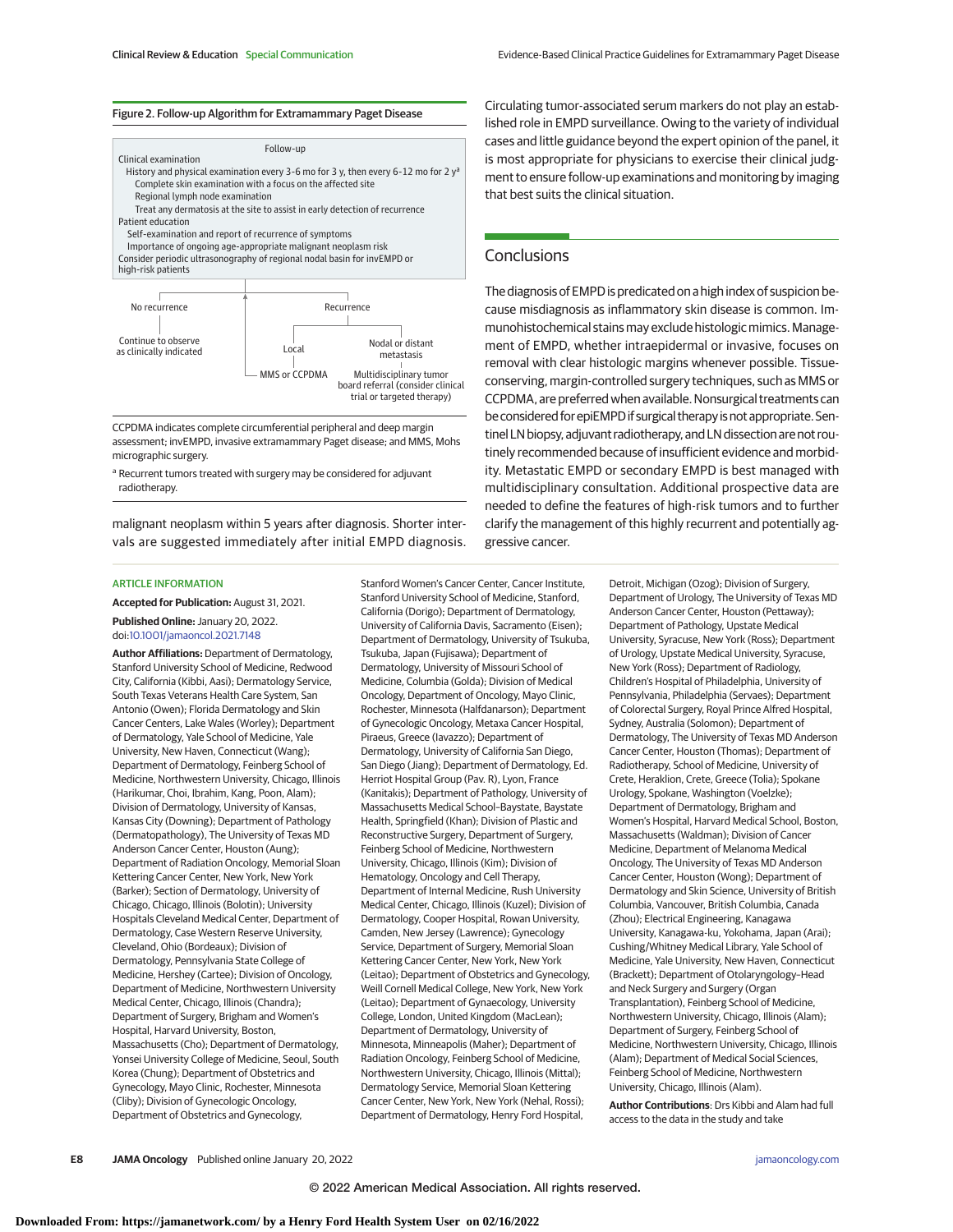responsibility for the integrity of the data and the accuracy of the data analysis. Drs Kibbi, Owen, and Worley contributed equally to this manuscript and are co–first authors. Dr Alam was the Guidelines Chair. Drs Kibbi, Owen, and Worley contributed equally to the drafting and revision of the manuscript.

Concept and design: Kibbi, Owen, Worley, Aung, Barker, Cartee, Choi, Chung, Dorigo, Fujisawa, Halfdanarson, Kanitakis, Khan, Lawrence, Maher, Ross, Solomon, Tolia, Arai, Brackett, Poon, Alam. Acquisition, analysis, or interpretation of data: Kibbi, Owen, Worley, Wang, Harikumar, Downing, Aasi, Bolotin, Bordeaux, Chandra, Cho, Cliby, Dorigo, Eisen, Fujisawa, Golda, Halfdanarson, Iavazzo, Jiang, Kim, Kuzel, Leitao, MacLean, Maher, Mittal, Nehal, Ozog, Pettaway, Ross, Rossi, Servaes, Thomas, Voelzke, Waldman, Wong, Zhou, Brackett, Ibrahim, Kang, Poon, Alam.

Drafting of the manuscript: Kibbi, Owen, Worley, Wang, Fujisawa, Halfdanarson, MacLean, Ross, Solomon, Wong, Arai, Brackett, Kang, Alam. Critical revision of the manuscript for important intellectual content: Kibbi, Owen, Worley, Harikumar, Downing, Aasi, Aung, Barker, Bolotin, Bordeaux, Cartee, Chandra, Cho, Choi, Chung, Cliby, Dorigo, Eisen, Golda, Halfdanarson, Iavazzo, Jiang, Kanitakis, Khan, Kim, Kuzel, Lawrence, Leitao, MacLean, Maher, Mittal, Nehal, Ozog, Pettaway, Ross, Rossi, Servaes, Solomon, Thomas, Tolia, Voelzke, Waldman, Wong, Zhou, Arai, Ibrahim, Kang, Poon, Alam.

Statistical analysis: Kibbi, Owen, Worley, Harikumar, Wong.

#### Obtained funding: Alam.

Administrative, technical, or material support: Kibbi, Worley, Fujisawa, Iavazzo, Ozog, Pettaway, Rossi, Solomon, Wong, Brackett, Ibrahim, Kang, Poon. Supervision: Barker, Bolotin, Bordeaux, Cartee, Cliby, Eisen, Jiang, Kim, Kuzel, Lawrence, Nehal, Pettaway, Thomas, Voelzke, Arai, Alam.

**Conflict of Interest Disclosures:** Dr Worley reported serving as an advisory board member for Castle Biosciences outside of the submitted work. Dr Barker reported receiving grants from the National Institutes of Health through subcontracts from Physical Sciences Incorporated, EMD Serono, Alpha Tau Medical, Merck, and Amgen; personal fees from the American Society for Radiation Oncology, the American Brachytherapy Society, and Regeneron; and nonfinancial support from Alpha Tau Medical, H. Lee Moffitt Cancer Center, and Regeneron outside the submitted work. Dr Bolotin reported serving as an investigator without compensation on clinical trials for Replimune and Pelle Pharm outside the submitted work. Dr Chandra reported serving as an advisory board member for Exicure, Novartis, Bristol Myers Squibb, Sanofi Genzyme, and Regeneron outside the submitted work. Dr Choi reported receiving personal fees from Regeneron, Parexel, OnQuality Pharmaceuticals, Bristol Myers Squibb, and Kyowa Kirin International outside the submitted work. Dr Halfdanarson reported receiving personal fees from Curium, Lexicon, Terumo, and ScioScientific; receiving research support paid to the institution from Thermo Fisher Scientific, Basilea, Turnstone Biologics, Agios, and Novartis; and serving as a consultant with fees paid to the institution for ITM, Ipsen, and Novartis outside the submitted work. Dr Leitao reported receiving funding in part through the National Institutes of Health/National Cancer Institute Cancer Center Support Grant P30

CA008748; serving on the advisory board for and receiving personal fees from Ethicon/J&J and Takeda; and receiving grants to the institution from KCI/Acelity outside the submitted work. Dr Ross reported being an employee of Foundation Medicine Inc, being an equity owner in Roche Holdings, serving on the board of directors of and being an equity owner in Celsius Therapeutics Inc, and serving as a consultant to and being equity owner of Tango Therapeutics Inc. Dr Rossi reported serving as a consultant for Almirall, Merz, Dynamed, Canfield Scientific, Evolus, Biofrontera, Quantia MD, Lam Therapeutics, Regeneron, and Cutera; receiving travel support from Mavig and L'Oreal; serving on the advisory board for Allergan Inc and Skinfix; being founder of DAR Companies; receiving research grants from ASLMS: A Ward Memorial Research Grant and Skin Cancer Foundation; receiving research/study funding from Regen, LeoPharma, and Biofrontera; serving on the editorial boards of Lasers in Surgery and Medicine, Cutis, Journal of the American Academy of Dermatology, and Dermatologic Surgery; being a board member of ASDS; and being a committee member and/or chair for AAD, ASDS, and ASLMS. Dr Thomas reported serving as an advisory board committee member for Regeneron and Merck outside the submitted work. Dr Wong reported serving on the advisory board for Merck Pharmaceuticals, Bristol Myers Squibb, EMD Serona, Pfizer, Regeneron, and Castle Biosciences outside the submitted work. No other disclosures were reported.

**Funding/Support:** This article was partially supported by unrestricted research funding from the Section of Cutaneous Surgery in the Northwestern University Department of Dermatology. This research was funded, in part, by National Institutes of Health/National Cancer Institute Cancer Center Support Grant P30 CA008748 (to Dr Leitao).

**Role of the Funder/Sponsor:** The funding sources had no role in the design and conduct of the study; collection, management, analysis, and interpretation of the data; preparation, review, or approval of the manuscript; and decision to submit the manuscript for publication.

**Additional Contributions:** We thank Nobuo Arai, a patient representative who contributed his perspective based on personal experiences with extramammary Paget disease and helped shape the summary statements.

#### **REFERENCES**

**1**. Morris CR, Hurst EA. Extramammary Paget disease: a review of the literature—part I: history, epidemiology, pathogenesis, presentation, histopathology, and diagnostic work-up. Dermatol Surg. 2020;46(2):151-158. doi[:10.1097/DSS.](https://dx.doi.org/10.1097/DSS.0000000000002064) [0000000000002064](https://dx.doi.org/10.1097/DSS.0000000000002064)

**2**. Zhang G, Zhou S, Zhong W, et al. Whole-exome sequencing reveals frequent mutations in chromatin remodeling genes in mammary and extramammary Paget's diseases. J Invest Dermatol. 2019;139(4):789-795. doi[:10.1016/j.jid.2018.08.030](https://dx.doi.org/10.1016/j.jid.2018.08.030)

**3**. Baehrendtz H, Einhorn N, Pettersson F, Silfversward C. Paget's disease of the vulva: the Radiumhemmet series 1975-1990. Int J Gynecol Cancer. 1994;4(1):1-6. doi[:10.1046/j.1525-1438.1994.](https://dx.doi.org/10.1046/j.1525-1438.1994.04010001.x) [04010001.x](https://dx.doi.org/10.1046/j.1525-1438.1994.04010001.x)

**4**. Isik O, Aytac E, Brainard J, Valente MA, Abbas MA, Gorgun E. Perianal Paget's disease: three decades experience of a single institution. Int J Colorectal Dis. 2016;31(1):29-34. doi[:10.1007/](https://dx.doi.org/10.1007/s00384-015-2342-3) [s00384-015-2342-3](https://dx.doi.org/10.1007/s00384-015-2342-3)

**5**. Chung PH, Kampp JT, Voelzke BB. Patients' experiences with extramammary Paget disease: an online pilot study querying a patient support group. Urology. 2018;111:214-219. doi[:10.1016/j.urology.2017.](https://dx.doi.org/10.1016/j.urology.2017.08.045) [08.045](https://dx.doi.org/10.1016/j.urology.2017.08.045)

**6**. Stenson A, Behjatnia B, Shamonki J, et al. Her2neu over-expression and PI3kinase/Akt pathway activation in Paget's disease of the vulva. Reprod Sci. 2008;15(2):307A.

**7**. Rastogi S, Thiede R, Sadowsky LM, et al. Sex differences in initial treatment for genital extramammary Paget's disease in the United States: a systematic review. J Am Acad Dermatol. Published online April 20, 2019. doi[:10.1016/j.jaad.](https://dx.doi.org/10.1016/j.jaad.2019.04.046) [2019.04.046](https://dx.doi.org/10.1016/j.jaad.2019.04.046)

**8**. Fujisawa Y, Funakoshi T, Nakamura Y, et al. Nation-wide survey of advanced non-melanoma skin cancers treated at dermatology departments in Japan.J Dermatol Sci. 2018;92(3):230-236. doi[:10.1016/j.jdermsci.2018.10.004](https://dx.doi.org/10.1016/j.jdermsci.2018.10.004)

**9**. Kodama S, Kaneko T, Saito M, Yoshiya N, Honma S, Tanaka K. A clinicopathologic study of 30 patients with Paget's disease of the vulva. Gynecol Oncol. 1995;56(1):63-70. doi[:10.1006/gyno.1995.1010](https://dx.doi.org/10.1006/gyno.1995.1010)

**10**. Hendi A, Brodland DG, Zitelli JA. Extramammary Paget's disease: surgical treatment with Mohs micrographic surgery. J Am Acad Dermatol. 2004;51(5):767-773. doi[:10.1016/j.jaad.2004.07.004](https://dx.doi.org/10.1016/j.jaad.2004.07.004)

**11**. Konstantinova AM, Shelekhova KV, Stewart CJ, et al. Depth and patterns of adnexal involvement in primary extramammary (anogenital) Paget disease: a study of 178 lesions from 146 patients. Am J Dermatopathol. 2016;38(11):802-808. doi[:10.1097/](https://dx.doi.org/10.1097/DAD.0000000000000552) [DAD.0000000000000552](https://dx.doi.org/10.1097/DAD.0000000000000552)

**12**. Kang Z, Zhang Q, Zhang Q, et al. Clinical and pathological characteristics of extramammary Paget's disease: report of 246 Chinese male patients. [Int J Clin Exp Pathol](https://www.ncbi.nlm.nih.gov/pubmed/26722523). 2015;8(10):13233- [13240.](https://www.ncbi.nlm.nih.gov/pubmed/26722523)

**13**. Choi YD, Cho NH, Park YS, Cho SH, Lee G, Park K. Lymphovascular and marginal invasion as useful prognostic indicators and the role of c-erbB-2 in patients with male extramammary Paget's disease: a study of 31 patients.J Urol. 2005;174(2):561-565. doi[:10.1097/01.ju.0000165148.16655.7c](https://dx.doi.org/10.1097/01.ju.0000165148.16655.7c)

**14**. Shiomi T, Noguchi T, Nakayama H, et al. Clinicopathological study of invasive extramammary Paget's disease: subgroup comparison according to invasion depth. J Eur Acad Dermatol Venereol. 2013;27(5):589-592. doi[:10.1111/](https://dx.doi.org/10.1111/j.1468-3083.2012.04489.x) [j.1468-3083.2012.04489.x](https://dx.doi.org/10.1111/j.1468-3083.2012.04489.x)

**15**. Nakamura Y, Fujisawa Y, Ishikawa M, et al. Usefulness of sentinel lymph node biopsy for extramammary Paget disease. Br J Dermatol. 2012; 167(4):954-956. doi[:10.1111/j.1365-2133.2012.11017.x](https://dx.doi.org/10.1111/j.1365-2133.2012.11017.x)

**16**. Ogata D, Kiyohara Y, Yoshikawa S, Tsuchida T. Usefulness of sentinel lymph node biopsy for prognostic prediction in extramammary Paget's disease. Eur J Dermatol. 2016;26(3):254-259. doi[:10.1684/ejd.2016.2744](https://dx.doi.org/10.1684/ejd.2016.2744)

**17**. Hata M, Koike I, Wada H, et al. Radiation therapy for extramammary Paget's disease: treatment outcomes and prognostic factors. Ann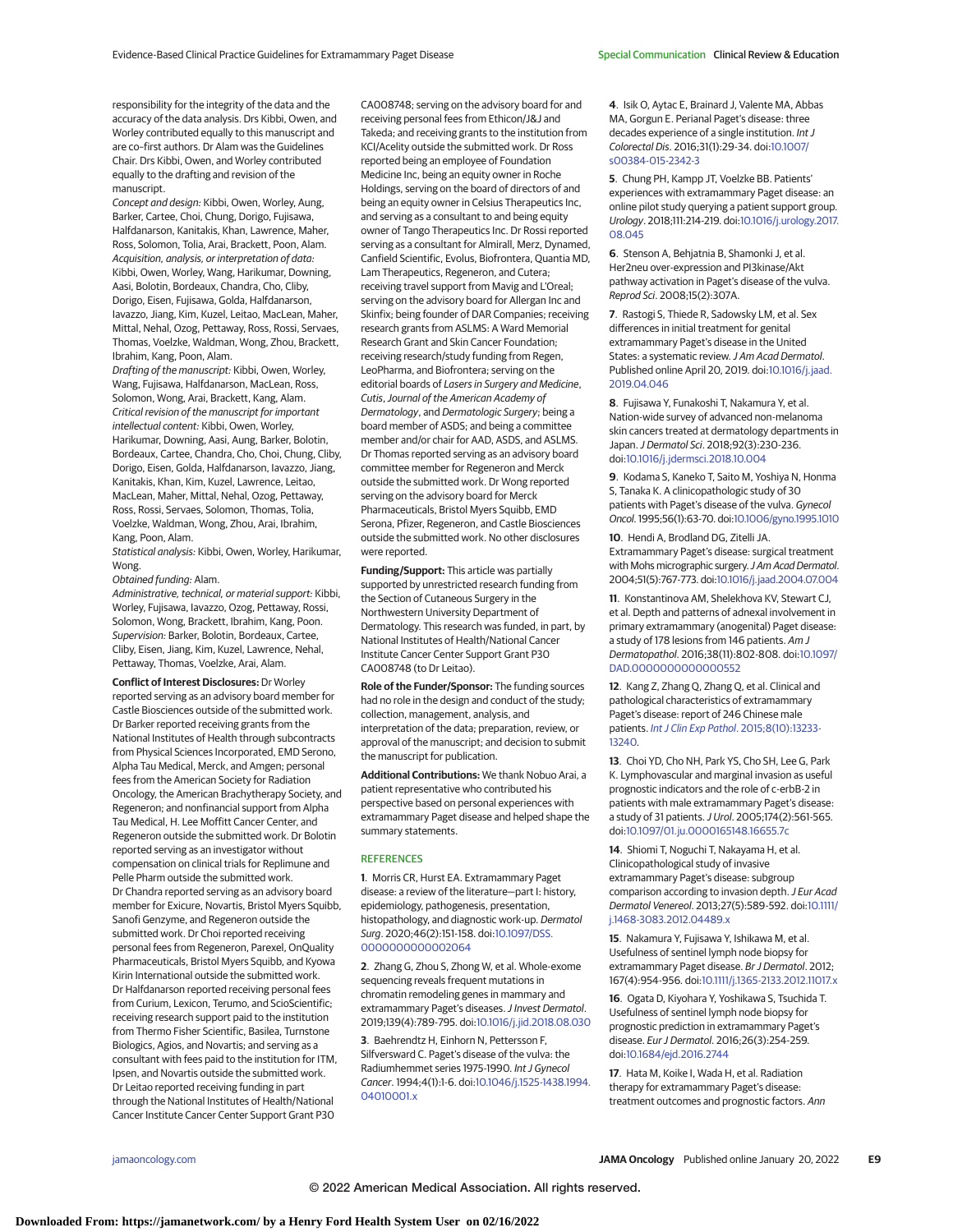#### Oncol. 2014;25(1):291-297. doi[:10.1093/annonc/](https://dx.doi.org/10.1093/annonc/mdt478) [mdt478](https://dx.doi.org/10.1093/annonc/mdt478)

**18**. Fujisawa Y, Yoshino K, Kiyohara Y, et al. The role of sentinel lymph node biopsy in the management of invasive extramammary Paget's disease: multi-center, retrospective study of 151 patients. J Dermatol Sci. 2015;79(1):38-42. doi[:10.1016/](https://dx.doi.org/10.1016/j.jdermsci.2015.03.014) [j.jdermsci.2015.03.014](https://dx.doi.org/10.1016/j.jdermsci.2015.03.014)

**19**. Shu B, Shen XX, Chen P, Fang XZ, Guo YL, Kong YY. Primary invasive extramammary Paget disease on penoscrotum: a clinicopathological analysis of 41 cases. Hum Pathol. 2016;47(1):70-77. doi[:10.1016/](https://dx.doi.org/10.1016/j.humpath.2015.09.005) [j.humpath.2015.09.005](https://dx.doi.org/10.1016/j.humpath.2015.09.005)

**20**. Goldblum JR, Hart WR. Vulvar Paget's disease: a clinicopathologic and immunohistochemical study of 19 cases. Am J Surg Pathol. 1997;21(10):1178-1187. doi[:10.1097/00000478-199710000-00008](https://dx.doi.org/10.1097/00000478-199710000-00008)

**21**. Goldblum JR, Hart WR. Perianal Paget's disease: a histologic and immunohistochemical study of 11 cases with and without associated rectal adenocarcinoma. Am J Surg Pathol. 1998;22(2):170- 179. doi[:10.1097/00000478-199802000-00004](https://dx.doi.org/10.1097/00000478-199802000-00004)

**22**. Thomas SC, Marquez CD, Porteus C, Jiang K. Anal canal adenocarcinoma with associated perianal Paget's disease: an underrecognized entity with institutional experience. Lab Invest. 2017;97 (suppl 1):203A. doi[:10.1038/labinvest.2016.168](https://dx.doi.org/10.1038/labinvest.2016.168)

**23**. Tanaka R, Sasajima Y, Tsuda H, et al. Human epidermal growth factor receptor 2 protein overexpression and gene amplification in extramammary Paget disease. Br J Dermatol. 2013; 168(6):1259-1266. doi[:10.1111/bjd.12249](https://dx.doi.org/10.1111/bjd.12249)

**24**. Hikita T, Ohtsuki Y, Maeda T, Furihata M. Immunohistochemical and fluorescence in situ hybridization studies on noninvasive and invasive extramammary Paget's disease. Int J Surg Pathol. 2012;20(5):441-448. doi[:10.1177/1066896912444159](https://dx.doi.org/10.1177/1066896912444159)

**25**. Masuguchi S, Jinnin M, Fukushima S, et al. The expression of HER-2 in extramammary Paget's disease. Biosci Trends. 2011;5(4):151-155. doi[:10.5582/bst.2011.v5.4.151](https://dx.doi.org/10.5582/bst.2011.v5.4.151)

**26**. Hata H, Kitamura S, Inamura Y, et al. mTOR expression correlates with invasiveness and progression of extramammary Paget's disease. J Eur Acad Dermatol Venereol. 2016;30(7):1238-1239. doi[:10.1111/jdv.13168](https://dx.doi.org/10.1111/jdv.13168)

**27**. Chen SY, Takeuchi S, Moroi Y, et al. Concordant overexpression of phosphorylated ATF2 and STAT3 in extramammary Paget's disease. J Cutan Pathol. 2009;36(4):402-408. doi[:10.1111/j.1600-0560.](https://dx.doi.org/10.1111/j.1600-0560.2008.01076.x) [2008.01076.x](https://dx.doi.org/10.1111/j.1600-0560.2008.01076.x)

**28**. Kang Z, Xu F, Zhang QA, et al. Correlation of DLC1 gene methylation with oncogenic PIK3CA mutations in extramammary Paget's disease. Mod Pathol. 2012;25(8):1160-1168. doi[:10.1038/](https://dx.doi.org/10.1038/modpathol.2012.65) [modpathol.2012.65](https://dx.doi.org/10.1038/modpathol.2012.65)

**29**. Kang Z, Xu F, Zhang QA, et al. Oncogenic mutations in extramammary Paget's disease and their clinical relevance. Int J Cancer. 2013;132(4): 824-831. doi[:10.1002/ijc.27738](https://dx.doi.org/10.1002/ijc.27738)

**30**. Battles OE, Page DL, Johnson JE. Cytokeratins, CEA, and mucin histochemistry in the diagnosis and characterization of extramammary Paget's disease. Am J Clin Pathol. 1997;108(1):6-12. doi[:10.1093/](https://dx.doi.org/10.1093/ajcp/108.1.6) [ajcp/108.1.6](https://dx.doi.org/10.1093/ajcp/108.1.6)

**31**. Qian Y, Zhang N, Chen S, Chu S, Feng A, Liu H. PI3K, Rac1 and pPAK1 are overexpressed in extramammary Paget's disease. J Cutan Pathol.

#### 2012;39(11):1010-1015. doi[:10.1111/j.1600-0560.2012.](https://dx.doi.org/10.1111/j.1600-0560.2012.01973.x) [01973.x](https://dx.doi.org/10.1111/j.1600-0560.2012.01973.x)

**32**. Zarei S, Kilts T, Schoolmeester J, et al. HER2 amplification status in extramammary Paget disease (EMPD) evaluated by IHC, FISH and chromosomal microarray: review of 78 cases. Lab Invest. 2019;99:2.

**33**. Karam A, Dorigo O. Treatment outcomes in a large cohort of patients with invasive extramammary Paget's disease. Gynecol Oncol. 2012;125(2):346-351. doi[:10.1016/j.ygyno.2012.01.](https://dx.doi.org/10.1016/j.ygyno.2012.01.032) [032](https://dx.doi.org/10.1016/j.ygyno.2012.01.032)

**34**. Kilts T, Long B, Glasgow A, Habermann E, Bakkum-Gamez J, Cliby W. Invasive extramammary Paget's disease in the United States. Int J Gynecol Cancer. 2018;28(suppl 2):90-91. doi[:10.1097/01.IGC.](https://dx.doi.org/10.1097/01.IGC.0000546279.09648.02) [0000546279.09648.02](https://dx.doi.org/10.1097/01.IGC.0000546279.09648.02)

**35**. Schmitt AR, Long BJ, Weaver AL, et al. Evidence-based screening recommendations for occult cancers in the setting of newly diagnosed extramammary Paget disease. Mayo Clin Proc. 2018;93(7):877-883. doi[:10.1016/j.mayocp.2018.02.](https://dx.doi.org/10.1016/j.mayocp.2018.02.024) [024](https://dx.doi.org/10.1016/j.mayocp.2018.02.024)

**36**. Hatta N, Yamada M, Hirano T, Fujimoto A, Morita R. Extramammary Paget's disease: treatment, prognostic factors and outcome in 76 patients. Br J Dermatol. 2008;158(2):313-318. doi[:10.1111/j.1365-2133.2007.08314.x](https://dx.doi.org/10.1111/j.1365-2133.2007.08314.x)

**37**. Ogawa T, Nagashima Y, Wada H, et al. Extramammary Paget's disease: analysis of growth signal pathway from the human epidermal growth factor receptor 2 protein. Hum Pathol. 2005;36 (12):1273-1280. doi[:10.1016/j.humpath.2005.09.009](https://dx.doi.org/10.1016/j.humpath.2005.09.009)

**38**. Zhu Y, Ye DW, Yao XD, et al. Clinicopathological characteristics, management and outcome of metastatic penoscrotal extramammary Paget's disease. Br J Dermatol. 2009;161(3):577-582. doi[:10.1111/j.1365-2133.2009.09203.x](https://dx.doi.org/10.1111/j.1365-2133.2009.09203.x)

**39**. Yan D, Dai H, Jin M, Zhao Y. Clinicopathologic characteristics of extramammary Paget's disease of the scrotum associated with sweat gland adenocarcinoma—a clinical retrospective study. J Chin Med Assoc. 2011;74(4):179-182. doi[:10.1016/](https://dx.doi.org/10.1016/j.jcma.2011.01.040) [j.jcma.2011.01.040](https://dx.doi.org/10.1016/j.jcma.2011.01.040)

**40**. Jung JH, Kwak C, Kim HH, Ku JH. Extramammary Paget disease of external genitalia: surgical excision and follow-up experiences with 19 patients. Korean J Urol. 2013;54(12):834-839. doi[:10.4111/kju.2013.54.12.834](https://dx.doi.org/10.4111/kju.2013.54.12.834)

**41**. Zhu Y, Ye DW, Chen ZW, Zhang SL, Qin XJ. Frozen section–guided wide local excision in the treatment of penoscrotal extramammary Paget's disease. BJU Int. 2007;100(6):1282-1287. doi[:10.1111/j.1464-410X.2007.07188.x](https://dx.doi.org/10.1111/j.1464-410X.2007.07188.x)

**42**. Mijiddorj T, Kajihara I, Tasaki Y, et al. Serum cell-free DNA levels are a useful marker for extramammary Paget disease. Br J Dermatol. 2019; 181(3):505-511. doi[:10.1111/bjd.17709](https://dx.doi.org/10.1111/bjd.17709)

**43**. Kato H, Watanabe S, Kariya K, Nakamura M, Morita A. Efficacy of low-dose 5-fluorouracil/ cisplatin therapy for invasive extramammary Paget's disease.J Dermatol. 2018;45(5):560-563. doi[:10.1111/1346-8138.14247](https://dx.doi.org/10.1111/1346-8138.14247)

**44**. Nakamura Y, Tanese K, Hirai I, Amagai M, Kawakami Y, Funakoshi T. Serum cytokeratin 19 fragment 21-1 and carcinoembryonic antigen combination assay as a biomarker of tumour progression and treatment response in

extramammary Paget disease. Br J Dermatol. 2019; 181(3):535-543. doi[:10.1111/bjd.17789](https://dx.doi.org/10.1111/bjd.17789)

**45**. van der Linden M, van Esch E, Bulten J, et al. The immune cell infiltrate in the microenvironment of vulvar Paget disease. Gynecol Oncol. 2018;151 (3):453-459. doi[:10.1016/j.ygyno.2018.09.026](https://dx.doi.org/10.1016/j.ygyno.2018.09.026)

**46**. Yélamos O, Hibler BP, Cordova M, et al. Handheld reflectance confocal microscopy for the detection of recurrent extramammary Paget disease.JAMA Dermatol. 2017;153(7):689-693. doi[:10.1001/jamadermatol.2017.0619](https://jamanetwork.com/journals/jama/fullarticle/10.1001/jamadermatol.2017.0619?utm_campaign=articlePDF%26utm_medium=articlePDFlink%26utm_source=articlePDF%26utm_content=jamaoncol.2021.7148)

**47**. Guitera P, Scolyer RA, Gill M, et al. Reflectance confocal microscopy for diagnosis of mammary and extramammary Paget's disease.J Eur Acad Dermatol Venereol. 2013;27(1):e24-e29. doi[:10.1111/](https://dx.doi.org/10.1111/j.1468-3083.2011.04423.x) [j.1468-3083.2011.04423.x](https://dx.doi.org/10.1111/j.1468-3083.2011.04423.x)

**48**. Navarrete-Dechent C, Aleissa S, Cordova M, et al. Treatment of extramammary Paget disease and the role of reflectance confocal microscopy: a prospective study. Dermatol Surg. 2021;47(4): 473-479. doi[:10.1097/DSS.0000000000002934](https://dx.doi.org/10.1097/DSS.0000000000002934)

**49**. Escobar PF, Belinson JL, White A, et al. Diagnostic efficacy of optical coherence tomography in the management of preinvasive and invasive cancer of uterine cervix and vulva. Int J Gynecol Cancer. 2004;14(3):470-474. doi[:10.1111/](https://dx.doi.org/10.1111/j.1048-891x.2004.14307.x) [j.1048-891x.2004.14307.x](https://dx.doi.org/10.1111/j.1048-891x.2004.14307.x)

**50**. Ohara K, Fujisawa Y, Yoshino K, et al. A proposal for a TNM staging system for extramammary Paget disease: retrospective analysis of 301 patients with invasive primary tumors.J Dermatol Sci. 2016;83(3):234-239. doi[:10.1016/j.jdermsci.2016.06.004](https://dx.doi.org/10.1016/j.jdermsci.2016.06.004)

**51**. Park S, Grossfeld GD, McAninch JW, Santucci R. Extramammary Paget's disease of the penis and scrotum: excision, reconstruction and evaluation of occult malignancy. J Urol. 2001;166(6):2112-2116. doi[:10.1016/S0022-5347\(05\)65516-4](https://dx.doi.org/10.1016/S0022-5347(05)65516-4)

**52**. Onaiwu CO, Salcedo MP, Pessini SA, et al. Paget's disease of the vulva: a review of 89 cases. Gynecol Oncol Rep. 2016;19:46-49. doi[:10.1016/](https://dx.doi.org/10.1016/j.gore.2016.12.010) [j.gore.2016.12.010](https://dx.doi.org/10.1016/j.gore.2016.12.010)

**53**. Hatta N, Morita R, Yamada M, et al. Sentinel lymph node biopsy in patients with extramammary Paget's disease. Dermatol Surg. 2004;30(10): 1329-1334. doi[:10.1111/j.1524-4725.2004.30377.x](https://dx.doi.org/10.1111/j.1524-4725.2004.30377.x)

**54**. Ewing T, Sawicki J, Ciaravino G, Rumore GJ. Microinvasive Paget's disease. Gynecol Oncol. 2004;95(3):755-758. doi[:10.1016/j.ygyno.2004.09.](https://dx.doi.org/10.1016/j.ygyno.2004.09.008) [008](https://dx.doi.org/10.1016/j.ygyno.2004.09.008)

**55**. Fujisawa Y, Nakamura Y, Kawachi Y, Otsuka F. Indocyanine green fluorescence–navigated sentinel node biopsy showed higher sensitivity than the radioisotope or blue dye method, which may help to reduce false-negative cases in skin cancer. J Surg Oncol. 2012;106(1):41-45. doi[:10.1002/jso.23045](https://dx.doi.org/10.1002/jso.23045)

**56**. Isei T, Okamoto H. Usefulness of sentinel node navigation surgery with near-infrared fluorescence navigation using indocyanine green in patients with extramammary Paget's disease. J Ger Soc Dermatol. 2013;7:104-105. doi[:10.1111/ddg.12163](https://dx.doi.org/10.1111/ddg.12163)

**57**. Park SO, Ha JH, Hong KY, Chang H. Usefulness of mapping biopsy in the treatment of penoscrotal extramammary Paget's disease. Ann Surg Oncol. 2017;24(11):3229-3236. doi[:10.1245/s10434-017-](https://dx.doi.org/10.1245/s10434-017-5947-7) [5947-7](https://dx.doi.org/10.1245/s10434-017-5947-7)

**58**. Wan M, Ma H, Zhao Y, Xie L, Chen Z. Clinical benefits of preoperative conventional fluorescence diagnosis in surgical treatment of extramammary